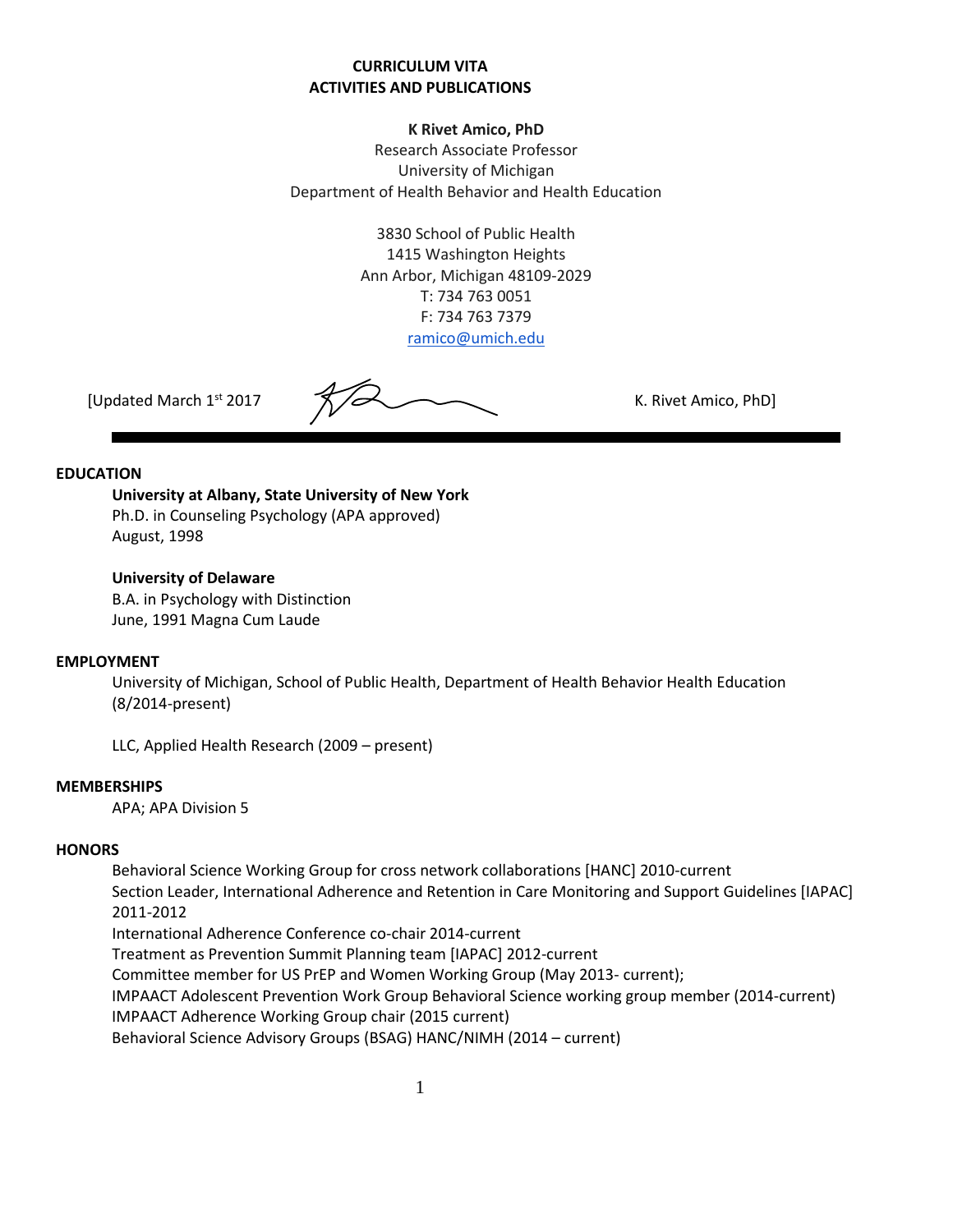## **ACTIVE RESEARCH FUNDING [12 projects; 2 PI; 1 mult-PI]**

U19 R01 Amico (PI) 10/1/2016-9/30/2017 1.2 calendar NICHD \$579,182 DC *Triggered escalating real-time adherence intervention to promote rapid HIV viral suppression among youth living with HIV failing first line antiretroviral therapy: The TERA Intervention* The goal of this is to evaluate the efficacy of an intervention for youth starting second-line ART due to previous nonadherence that uses intensive coaching and electronic drug monitoring for 12 weeks followed by observation for a total of 48 weeks on viral suppression. This project is being implemented within the new ATN structure. Role: PI 1-R01-DA-039950-01 Horvath (PI) 7/1/2015 - 5/31/2017 1.2 calendar U of Minnesota/NIH  $$31,146$  DC A Technology-delivered Peer-to-Peer Support ART Adherence Intervention for HIV+ MSM The goal of this proposed project is to fully evaluate our piloted social networking intervention targeted improved adherence, retention and general self-care among MSM who are HIV positive in the US. Co-I 5-R01-MH-107275-02 Chang (PI) 5/07/2015 - 4/30/2017 0.6 calendar Johns Hopkins/NIH  $$16,782$  DC CHWs, mHealth, and Combination HIV Prevention in a Hotspot: A Randomized Trial The goal of this project is to engage high prevalence communities in HIV-treatment and prevention through use of community health workers using a mobile health tool that assists counselors in targeting prevention needs and links participants to tailored unmet needs. Co-I UM1-AI-068632 Nachman (PI) 7/1/2015-6/30/2017 1.8 calendar Johns Hopkins University School of Medicine/NIH \$14,669 IMPAACT Network Adherence Working Group Chair. The goal of this project is to lead an adherence working group within the IMPAACT trials network to provide support for network projects as well as propose independent network projects that address adherence to HIV treatment in expecting women, children and adolescents living with HIV. Chair/Co-I UM1-AI-068619 Amico (PI) 9/1/2015 – 11/30/2017 1.8 calendar FHI 360/NIH \$88,100 DC Validation of sexual and adherence behavior questions through cognitive testing The goal of this project is to perform cognitive testing on items commonly used to assess sexual risk behavior, adherence and risk perception in heavily researched populations in Cape Town and KZN South Africa to produce items that have strong alignment between participant-understanding and item intent. 2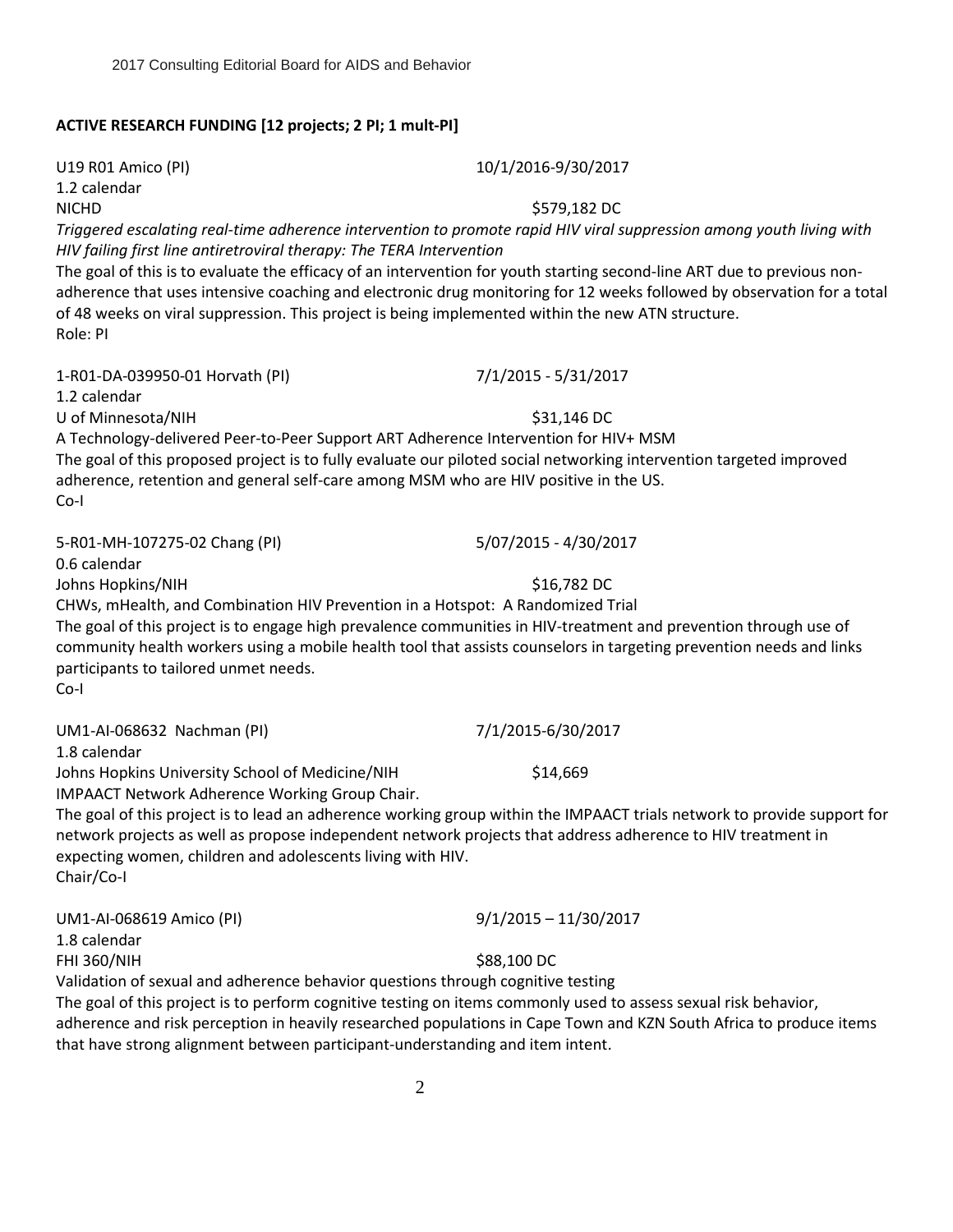3

Role: PI

# 1R01AI124413-01 O'Donnell (PI) 4/10/2016-3/31/2021

1.2 calendar

Promoting engagement in the drug-resistant TB/HIV care continuum in South Africa This project seeks to evaluate a patient-centered program for X/MDR-TB patients through the process of treatment (inpatient and outpatient) using mixed methods to identify gaps in care and engaging hospital care teams and community groups to bridge them. This work takes place in KZN, South Africa. Role: Co-I

0.6 calendar

MAC AIDS FUND \$101,447 DC *Optimizing Linkage to Care for HIV+ MSM and Transgender Youth in Detroit Metro.*

The goal of this study is to implement and evaluate a structured curriculum focused on best practice counseling and motivation enhancement strategies with Early Intervention Specialists (EIS) in the City of Detroit's Department of Health and Wellness Promotion, in combination with a fully functional website portal of pertinent referrals and resources, on linkage to care and positive evaluation of the curriculum and website portal of EIS. Role: PI

PrEP15160 Amico (PI) 9/1/2015-12/31/2016

0.6 calendar

Audio visual representation of PreExposure Prophylaxis (PrEP Rep): Adapting PrEP REP video to inform and educate cis and transgender women about PrEP

The goals of this project are to develop two brief (5-7 minute) media clips using the original PrEP REP video as a starting point specifically for PrEP education and literacy among cis women and transgender women; Evaluate immediate impact of viewing the video on PrEP literacy among cis women (n=20) and transgender women (n=20); Make resulting videos widely available and accessible to PrEP demonstration projects, open label PrEP studies, and physicians prescribing PrEP or individuals considering PrEP in the US through easily accessed web venues (whatisprep.org). Role: PI

4-R01-AI-103661-05 Mugavero (PI) 6/01/2015 – 5/31/2017

1.8 calendar

University of Alabama/NIH-NIMH **Example 2018** S51,342 DC

*Integrating ENGagement and Adherence Goals upon Entry (iENGAGE) is an intervention delivered during the first 12 months of HIV-care to promote rapid and sustained viral suppression.*

The goal of this study is to facilitate patient adjustment to a new diagnosis of HIV infection and to develop the necessary patient motivation and skills for optimal adherence to HIV care and ART. Role: Co-I

3-P30-MH043520-28S1 Remien (PI) 2/1/2016-1/31/2017 0.60 calendar Research Foundation for Mental Hygiene, Inc. \$36,989 DC

# Columbia University **Example 2018** S14,101 DC

Amico (PI) 12/14/2014 - 12/31/2016

Gilead \$117,697 DC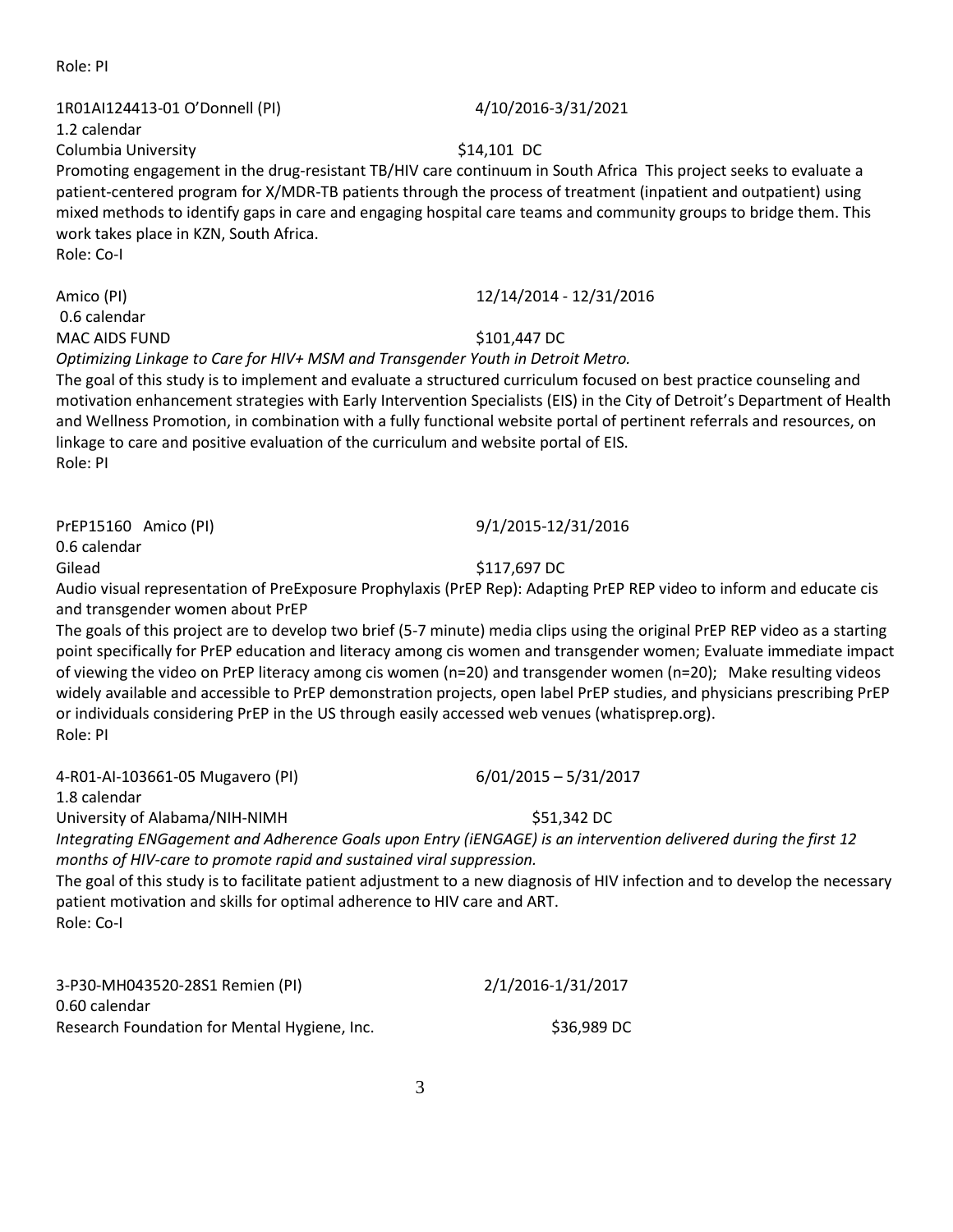HIV Center for Clinical and Behavioral Studies-Admin Supplement This qualitative study evaluates the socio-ecological factors influencing HIV-prevention and treatment services uptake in young women and men in diverse regions in Kenya. Through a series of interviews in fishing and non-fishing communities, major facilitators and barriers to uptake of HIV-testing and use of HIV-treatment services among those diagnosed with HIV will be identified Role: Co-I

| 4-P30-Al-036214-22 Richman (PI)                                                                                                                                                                                                                                                                                                                      | $7/1/2016 - 6/30/2017$ |                              |                    |
|------------------------------------------------------------------------------------------------------------------------------------------------------------------------------------------------------------------------------------------------------------------------------------------------------------------------------------------------------|------------------------|------------------------------|--------------------|
| 1.2 calendar                                                                                                                                                                                                                                                                                                                                         |                        |                              |                    |
| University of California San Diego/NIH                                                                                                                                                                                                                                                                                                               | \$23,180 DC            |                              |                    |
| Center for AIDS Research: Admin Supplement Announcement in HIV/AIDS FY 2016<br>This supplement uses mixed methods to explore experiences with immediate versus early but not immediate start of<br>ART among acute and newly diagnosed MSM participating in the parent (AEHIV 034: Efficacy of ART to Interrupt HIV<br>Transmission Networks) study. |                        |                              |                    |
|                                                                                                                                                                                                                                                                                                                                                      |                        | Role: Co-I                   |                    |
|                                                                                                                                                                                                                                                                                                                                                      |                        | 1R01AI094562-04 Vermund (PI) | 5/1/2011-2/28/2017 |
|                                                                                                                                                                                                                                                                                                                                                      |                        | 0.6 calendar                 |                    |

Vanderbilt University/NIH-NIAID/NIMH\$7,485

*Multi-component Intervention Packages for Chinese MSM* 

The goal of this study is to develop and pilot test a package of Test and Link-to-Care (TLC)-based interventions for preparation of future community-level randomized clinical trial and to conduct a systematic review of the literature and mathematical modeling to guide the selection of HIV prevention interventions for MSM in China. Role: Co-I

**CLOSED/COMPELTED**

MAC AIDS FUND Amico (PI) 12/14/2014-12/13/2015 University of Michigan

*Optimizing Linkage to Care for HIV+ MSM and Transgender Youth in Detroit Metro.*

The goal of this study is to implement and evaluate a structured curriculum focused on best practice counseling and motivation enhancement strategies with Early Intervention Specialists (EIS) in the City of Detroit's Department of Health and Wellness Promotion, in combination with a fully functional website portal of pertinent referrals and resources, on linkage to care and positive evaluation of the curriculum and website portal of EIS. Role: Co-I

FCO 104165/ID 0080.0256 Amico (PI) 12/1/2015-11/31/2016 FHI360/NIH-NIMH

HPTN 069: Pre-Exposure Prophylaxis (PrEP) to Prevent HIV Transmission in At-Risk Men Who Have Sex with Men This study assesses the safety and tolerability of four antiretroviral (ARV) drug regimens used as pre-exposure prophylaxis (PrEP) to prevent HIV transmission in a population of at-risk men who have sex with men (MSM). Role: Co-I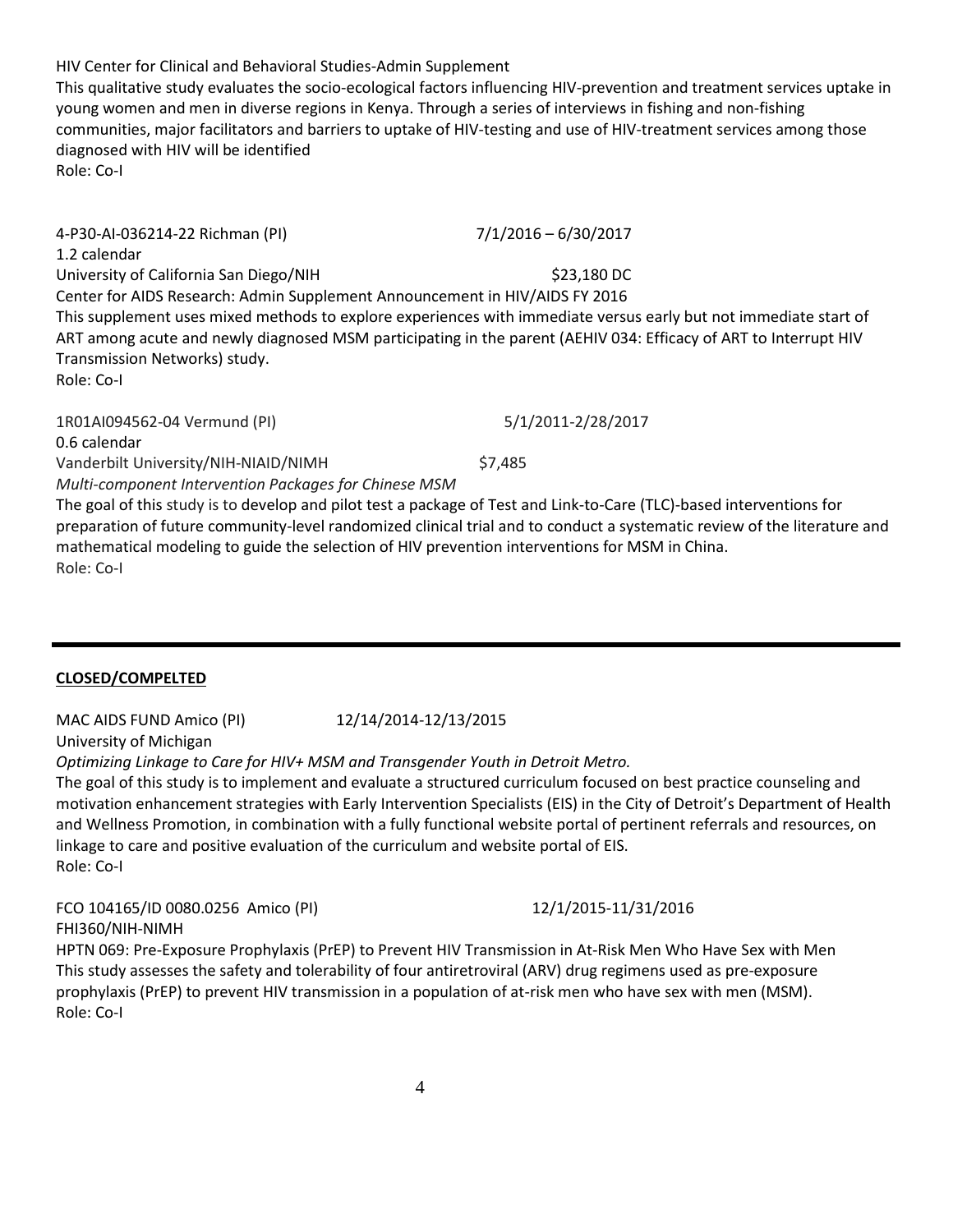U01 AI068619 El-Sadr (PI) 10/1/2011 – 11/30/2015

# *HPTN 067 Behavioral Aspects of PrEP Counseling for Intermittent Exposure*

This study is designed to optimize and facilitate future efficacy research, to be proposed separately. The study aims to identify dosing regimens that foster healthy sexual and pill-taking practices in people with the highest incidence of HIV-1 infection.

Role: Co-I

# 1R01MH095628-01 Liu (PI) 9/1/2011-6/30/2016

# SFPH/NIH-NIMH

FHI360/NIH-NIMH

*Enhancing PrEP adherence support and risk reduction in a public health setting* The goal of this study is to optimize support of MSM utilizing PrEP (oral pre-exposure prophylaxis) in diverse clinical and community settings and reducing risk behaviors in a randomized clinical trial conducted at the municipal STD clinic in San Francisco.

Role: Co-I

# 1R01MH095628-01 Liu (PI) 09/01/2011-06/30/2016

San Francisco Department of Public Health NIH/NIMH

*Enhancing PrEP adherence support and risk reduction in a public health setting*

The goal of this study is to optimize support of MSM utilizing PrEP (oral pre-exposure prophylaxis) in diverse clinical and community settings and reducing risk behaviors in a randomized clinical trial conducted at the municipal STD clinic in San Francisco.

Role: Co-I

Gilead Sciences Unrestricted Educational Grant #11672 (Amico PI) 12/15/2012-12/15/2013 Gilead Sciences

Audio visual representation of PreExposure Prophylaxis (PrEP Rep): Innovations for informing and motivating potential and current PrEP users

A one year project that developed a media clip explaining the mechanisms of PrEP and depiction of actions of adherence and non-adherence. Project included assessment of immediate impact on information and attitudes among a group of PrEP experiences MSM and PrEP naïve MSM. Role: PI

University of Connecticut NIH/NIMH

*Integrating HIV Prevention into Clinical Care for PLWHA in South Africa*

The primary goal of this project is to design, implement, and evaluate a theory-based HIV risk reduction intervention for HIV-infected clients that are implemented in clinical care settings in South Africa by lay counselors. Role: Collaborator, intervention development, statistical analyst

Ann Ferris (UCHC PI), K. Rivet Amico (Uconn PI) 07/01/2011-12/31/2011 University of Connecticut USDA

*Effectiveness of an IBM-Based Intervention for Reducing Sweetened Beverage Consumption in Preschool Children* The major goal is to evaluate the effectiveness of an Information-Motivation-Behavioral Skills Model (IMB) -based intervention aimed at reducing calories consumed from sweetened beverage and 100% fruit juice (SB/FJC) in preschoolers using parents as agents of change.

Role: Co-I

R01 MH077524-04 (Fisher, J.D.) 01/11/2007 - 12/31/2012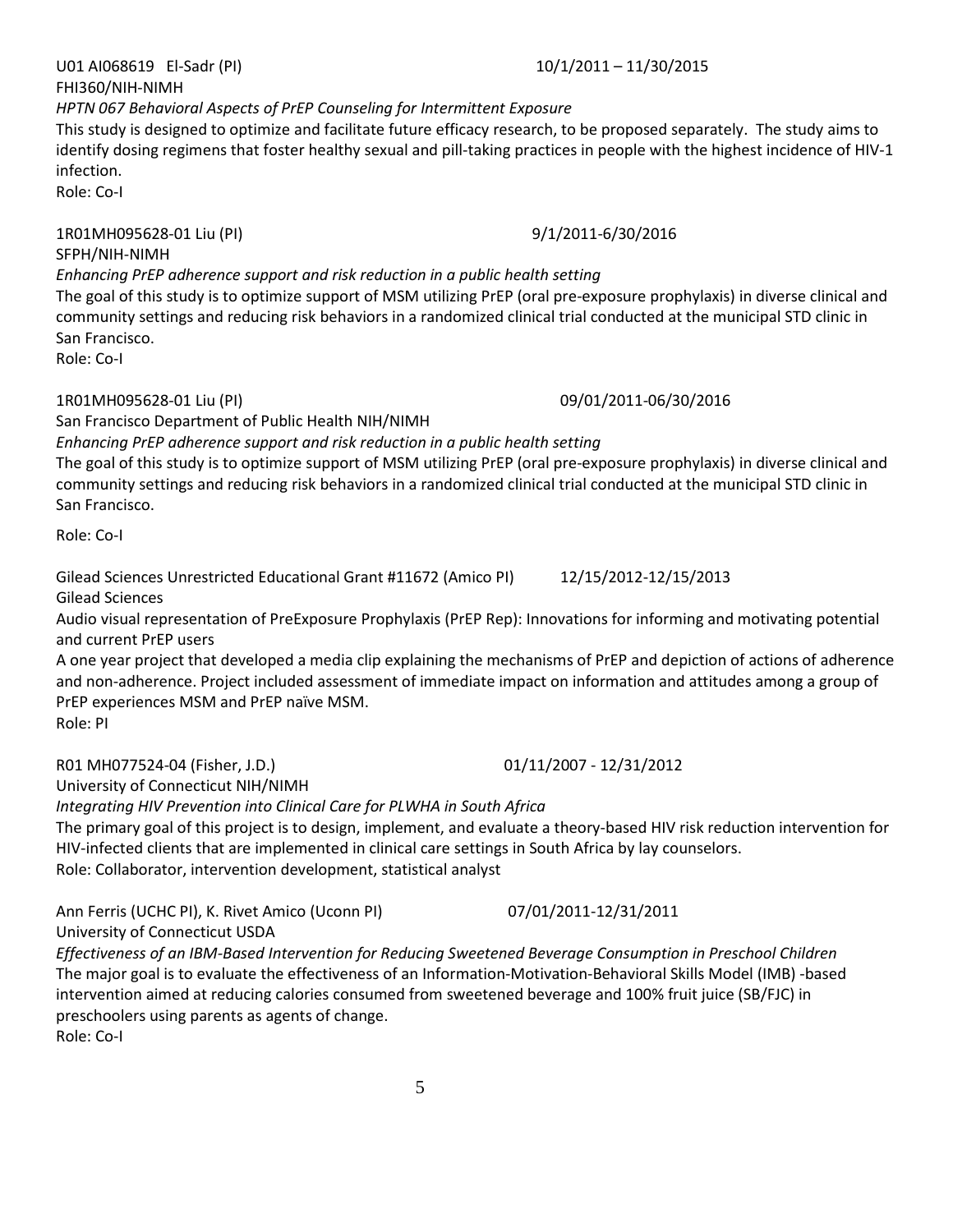University of Connecticut NIH/NIMH Supplement to: *Integrating HIV prevention into clinical care for South African PLWHA*

The primary goal of this project is to implement a behaviorally- and biologically-focused HIV prevention initiative targeted specifically toward this critical population of PLWH. Our implementation science-informed, adapted version of the Options for Health intervention for newly diagnosed PLWH not yet on ART aims to engage these individuals in care at the earliest possible point, reduce HIV transmission risk behavior, and provide these newly diagnosed individuals with health maintenance support.

Role: Co-I

5R34MH084670-02 Konkle-Parker (PI) 09/08/2008-08/31/2011

University of Mississippi, NIH/NIMH

*Multidimensional HIV Treatment Adherence Intervention*

This study expands the concept of adherence to include adherence to clinical care, and focuses on an understudied population, that of HIV-infected individuals residing in the Deep South. The project will develop and pilot an MI-, IMBmodel based, individually tailored and culturally grounded intervention to promote adherence to both HIV-medication requirements and to current recommendations for consistent use of HIV-care clinical services. Role: Co-I

1 R01 MH066684-01A1 Jeffrey D. Fisher, Ph.D. (PI) 09/19/2006-06/30/2009 University of Connecticut NIMH

*Changing ART Adherence Behavior* 

The major goals of this project are to design, implement, and evaluate a theory-based, computer-assisted ART adherence intervention for a clinical care population.

Role: Co-PI, Data manager and analyst

Gerald Friedland (YALE PI), K. Rivet Amico (UConn PI) 04/14/2008-04/13/2009 Yale University Abbott Pharmaceutical

*Antiretroviral Adherence and HIV Drug Resistance Outcomes in Clinical Care* Collection of medical record data for LifeWindows enrolled participants of all resistance testing and results. Evaluate role of resistance in treatment response, the adherence-clinical outcome relationship, and its natural variability over time. Role: Data manager and analyst.

# **INSTRUCTION EXPERIENCE**

# **HBHE 621 (Winter/Spring 2015, 2016, 2016)- Advanced Research Methods -- Seminar in Behavioral Research Methods in Public Health**

The purpose of this course is to provide practical advice on how to conduct studies that employ survey research methodology. I kept one basic question in mind as I developed the course: What aren't you told in graduate school that you really need to know once you're out in the field? As a result, the course is not designed to be self-contained. Instead, it should be viewed as a supplement to other research methods courses in the School of Public Health.

# **HBHE550 (Fall 2015) - HIV/AIDS: Perspectives on the state of affairs, science and response to a global pandemic.**

About 35 million people are currently living with HIV, with 71% living in sub-Saharan Africa. For the first time, new treatments and strategies to prevent onward transmission have brought a vision of an "AIDS free generation". The influence of research, dissemination, policy and advocacy underlie US and International HIV/AIDS Strategies, which are uniformly adopting aggressive goals for eliminating new cases of HIV in the next decade. From the "cascade of HIV care"

3R01 MH077524-04S1 Fisher, J.D. (PI) 09/29/2010 - 12/31/2011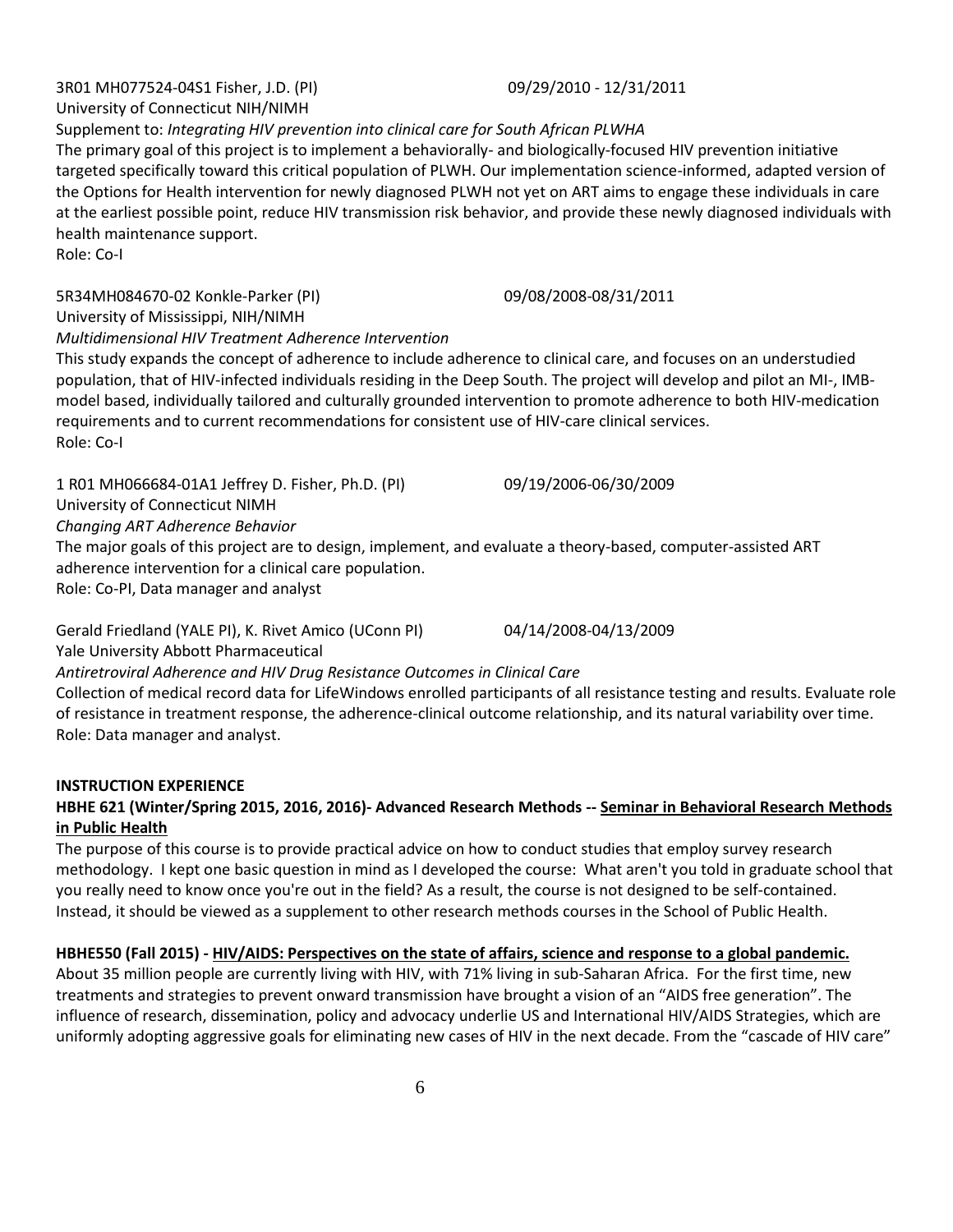a new road map towards prevention and treatment has emerged and the role of individual health promotion, community engagement, health systems reforms, and policy are pivotal in achieving sustainable success in ending HIV. This course provides an overview of past, current and emerging issues in HIV-prevention, HIV testing, linkage and retention in HIV care, access to HIV treatment and achieving durable viral suppression in diverse domestic and global contexts from biological, social, structural, cultural and psychological perspectives.

## **RESEARCH EXPERIENCE [past 10 years]**

## 08/14 – present**School of Public Health, University of Michigan, Ann Arbor, MI.**

## *Research Associate Professor*

Participation/contribution on multiple projects targeting health behavior and decision making in the areas of HIVprevention and treatment, with specialization in medication and biomedical adherence, linkage/retention in HIV care, and the application of social behavioral models and interventions to the promotion of health in diverse populations.

# 11/09 – 7/14 **Center for Health, Intervention and Prevention, University of Connecticut, Storrs, CT.** *Research Scientist*

Development and management of several areas of research, including antiretroviral adherence (theory development and testing, intervention development, synthesis and review of literature, and applications to adherence in the context of clinical trials), care initiation and maintenance for chronic conditions (including HIV-care model development and assessment, and intervention development), and methodological and statistical considerations and applications to health promotion research and its dissemination. This position also includes student mentoring and support in the development of new areas of inquiry that use theory based approaches to understand and support changes in health behavior and risk reduction. Additional research programs under development include the refinement and evaluation of Next-Step Counseling as a tool to support PrEP use and its application to ARV adherence, as well as the use of this and other brief intervention approaches in supporting timely entry into HIV-care and maintenance in care once initiated.

# 9/06 -- 11/09 **Center for Health, Intervention and Prevention, Department of Psychology, University of Connecticut, Storrs, CT.**

# *Assistant Research Professor*

Coordination of several adherence (HIV medications) and resistance data sets and associated analyses, intervention development for existing projects targeting adherence to treatment for HIV care and prevention strategies for HIV, TB, diabetes complications, and childhood overweight, identification of new innovating strategies for intervention at point of service within healthcare systems, development of explanatory models of engagement in care, methodological evaluations of new and emerging projects, and initiation of new projects via multidisciplinary collaborations and well recognized funding agencies. Additionally, mentoring of graduate students at the Center in their dissertation, masters, and independent project work.

# **CONSULTANCY (Applied Health Research, LLC)**

- *Prevention Needs of HIV+ Persons Awaiting Release from Prison* [NIH, R03, PI- Sheryl Catz, Center for Health Studies]- consultant for methods, measures and intervention development
- *Test of an intervention to improve retention in HIV care after hospitalization* [NIMH R34, PI- Thomas Giordano, Baylor College] - consultant for methods, measures and intervention development
- *Internet Medication Adherence Study* [NIMH R34, PI- Keith Horvath, University of Minnesota]- consultant for measures development.
- *The iPrEx Study* [NIMH, CDC, Gates Foundation, PI- Robert Grant, Gladstone Institute] Consultant for adherence support approach development, deployment, and implementation.
- *VOICE Trial* [MTN, FHI] Consultant for the development and implementation of a needs assessment based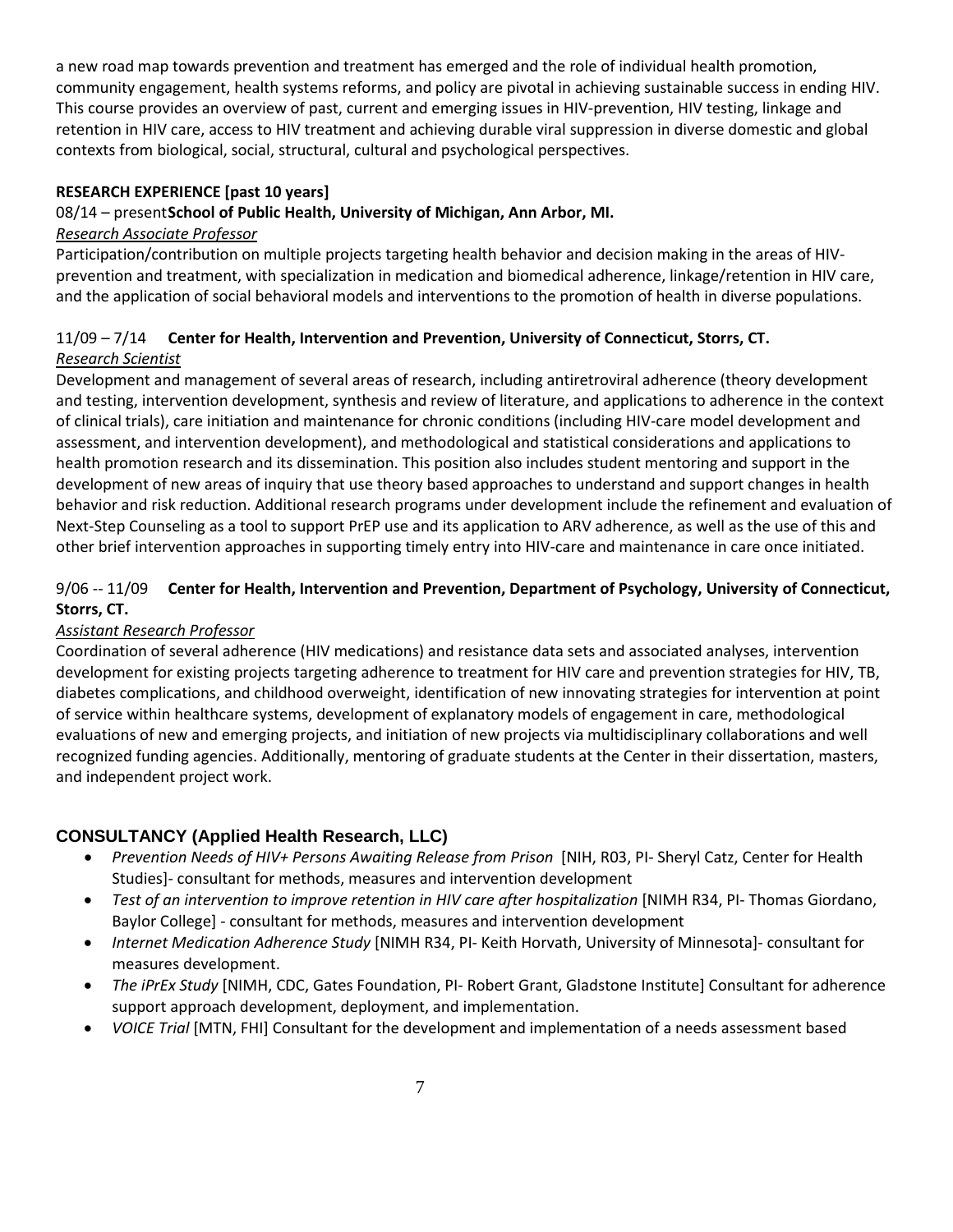revision to adherence support approach- Voice Adherence Strengthening Program

- *ATN* [103/110] Consultant for training study team on NSC/iNSC
- *CHRP PATH Project* [Los Angeles] Consultant for training study team on iNSC
- *CHRP CRUSH Project* [Oakland] Consultant for training study team on iNSC
- *The Sabes Project* [Peru] Consultant for Ann Duerr [PI] project to identify acute cases of HIV among MSM in Lima and link, treat and retain them in HIV care.

## **CLINICAL EXPERIENCE**

- 5/99 2/00 **DC Commission on Mental Health Services Clinical Psychologist.** Saint Elizabeth's Hospital, Acute Youth and Adolescent Inpatient Branch. 202-373-7100. *Child and Adolescent Inpatient Clinician, Full Time experience. Supervised by David Berndt, Ph.D.* Interdisciplinary team member in providing services to an inpatient, inner-city, economically disadvantaged population ranging in age from 6 to 17 years old. Responsibilities included courtmandated assessment of personality and cognitive functioning, individual and play therapy, group therapy for latency aged youth and adolescent substance abusers, family therapy, and development and coordination of system-wide behavior management plan. Also developed a crisis intervention decisiontree, system-wide intervention plan for occurrences of violent and non-violent defiant behavior, and behavior management system.
- 9/98 2/99 **CT Post-Doctoral Training**, West Hartford's Psychological Health Associates. Hiring Partner- David Greenfield, Ph.D. 860-233-9772. *Clinician, Full Time experience. Supervised by G. Grant Holtzberg, Ph.D.* Six month training in provision of mental health services to individuals in the West Hartford and Danbury, CT area.
- 9/97 8/98 **APA Approved Clinical Internship**, Northport Veteran=s Administration and Medical Center. Training Director, Janet Eschen, Ph.D. 516-261-4400 (2258) Rotations in primary care, Mental Hygiene Clinic, psychiatric inpatient, neuropsychology, health psychology, geriatric psychology, and substance abuse.

## **PUBLICATIONS 1-102**

- 1. Davila JA, Hartman C, Cully J, Stanley M, **Amico** KR, et al. Feasibility of identifying out of care HIV-positive patients in a hospital setting and enrolling them in a retention intervention. *HIV clinical trials.* 2017:1-8. https://www.ncbi.nlm.nih.gov/pubmed/28212601
- 2. Gulick RM, Wilkin TJ, Chen YQ, Landovitz RJ, **Amico** KR, et al. Phase 2 study of the safety and tolerability of maraviroc-containing regimens to prevent HIV infection in men who have sex with men (MSM) (HPTN 069/ACTG A5304). J Infect Dis 2016. https://www.ncbi.nlm.nih.gov/pubmed/27811319
- 3. Liu Y, Ruan Y, Strauss SM, Yin L, Liu H, **Amico** KR, et al. Alcohol misuse, risky behaviors, and HIV or syphilis infections among Chinese men who have sex with men. Drug Alcohol Depend. 2016, 168: 239-246.
- 4. Tao J, Qian HZ, Kipp AM, Ruan Y, Shepherd BE, **Amico** KR, et al. Effects of depression and anxiety on antiretroviral therapy adherence among newly diagnosed hiv-infected chinese men who have sex with men. Aids 2016.
- 5. Tangmunkongvorakul A, Chariyalertsak S, **Amico** KR, Guptarak M, Saokhieo P, Sangangamsakun T, et al. Sexual practives among men who have sex with men in Chiang Mai, Thailand. Southeast Asian J Trop Med Public Health 2016,47:514-527.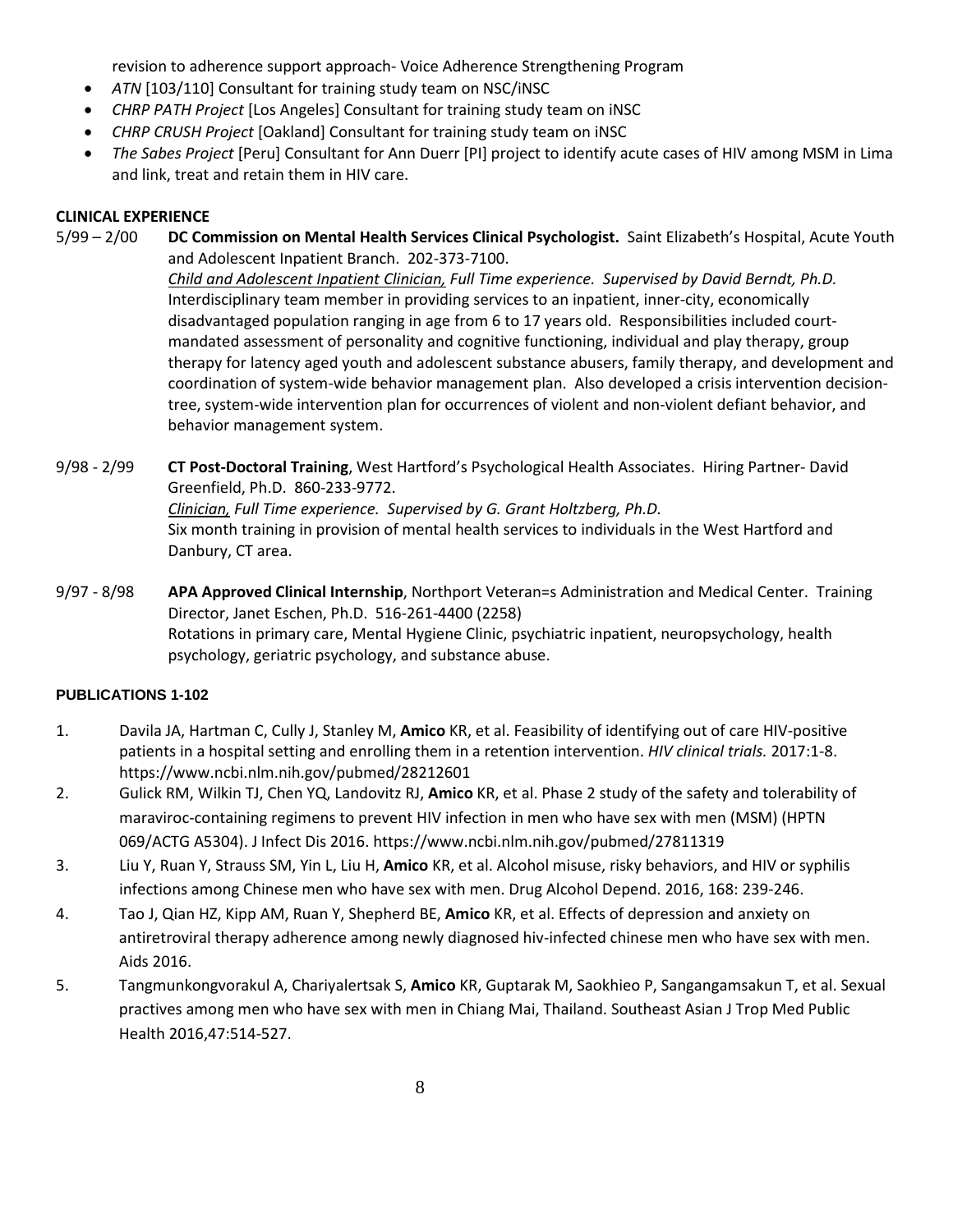- 6. Shaw S, **Amico** KR. Antiretroviral Therapy Adherence Enhancing Interventions for Adolescents and Young Adults 13-24 Years of Age: A Review of the Evidence Base. J Acquir Immune Defic Syndr 2016,72:387-399.
- 7. O'Donnell MR, Daftary A, Frick M, Hirsch-Moverman Y, **Amico** KR, Senthilingam M, et al. Re-inventing adherence: toward a patient-centered model of care for drug-resistant tuberculosis and HIV. Int J Tuberc Lung Dis 2016,20:430-434.
- 8. Norwood MS, Hughes JP, **Amico** KR. The validity of self-reported behaviors: methods for estimating underreporting of risk behaviors. Ann Epidemiol 2016,26:612-618.e612.
- 9. Mehrotra ML, Glidden DV, McMahan V, **Amico** KR, Hosek S, Defechereux P, et al. The Effect of Depressive Symptoms on Adherence to Daily Oral PrEP in Men who have Sex with Men and Transgender Women: A Marginal Structural Model Analysis of The iPrEx OLE Study. AIDS Behav 2016,20:1527-1534.
- 10. Liu Y, Osborn CY, Qian HZ, Yin L, Xiao D, Ruan Y, et al. [**Amico** last author] Barriers and Facilitators of Linkage to and Engagement in HIV Care Among HIV-Positive Men Who Have Sex with Men in China: A Qualitative Study. AIDS Patient Care STDS 2016,30:70-77.
- 11. Liu Y, Li D, Vermund SH, Zhang C, Ruan Y, Yin L, et al. Associations of current marital status and living arrangements with HIV and syphilis risk: findings from a community-based sample of men who have sex with men in China. AIDS Care 2016,28:1461-1466.
- 12. Liu AY, Cohen SE, Vittinghoff E, Anderson PL, Doblecki-Lewis S, Bacon O, et al. Preexposure Prophylaxis for HIV Infection Integrated With Municipal- and Community-Based Sexual Health Services. JAMA Intern Med 2016,176:75-84.
- 13. Hoenigl M, Chaillon A, Moore DJ, Morris SR, Mehta SR, Gianella S, **Amico** KR, Little S. Rapid HIV Viral Load Suppression in those Initiating Antiretroviral Therapy at First Visit after HIV Diagnosis. Sci Rep 2016,6:32947.
- 14. Glidden DV, **Amico** KR, Liu AY, Hosek SG, Anderson PL, Buchbinder SP, et al. Symptoms, Side Effects and Adherence in the iPrEx Open-Label Extension. Clin Infect Dis 2016,62:1172-1177.
- 15. Giordano TP, Cully J, **Amico** KR, Davila JA, Kallen MA, Hartman C, et al. A Randomized Trial to Test a Peer Mentor Intervention to Improve Outcomes in Persons Hospitalized With HIV Infection. Clin Infect Dis 2016,63:678-686.
- 16. Defechereux PA, Mehrotra M, Liu AY, McMahan VM, Glidden DV, Mayer KH, et al. Depression and Oral FTC/TDF Pre-exposure Prophylaxis (PrEP) Among Men and Transgender Women Who Have Sex With Men (MSM/TGW). AIDS Behav 2016,20:1478-1488.
- 17. Audet CM, Chire YM, Vaz LM, Bechtel R, Carlson-Bremer D, Wester CW, et al. Barriers to Male Involvement in Antenatal Care in Rural Mozambique. Qual Health Res 2016,26:1721-1731.
- 18. **Amico** KR, Wallace M, Bekker LG, Roux S, Atujuna M, Sebastian E, et al. Experiences with HPTN 067/ADAPT Study-Provided Open-Label PrEP Among Women in Cape Town: Facilitators and Barriers Within a Mutuality Framework. AIDS Behav 2016.
- 19. **Amico** KR, Mehrotra M, Avelino-Silva VI, McMahan V, Veloso VG, Anderson P, et al. Self-reported Recent PrEP Dosing and Drug Detection in an Open Label PrEP Study. AIDS Behav 2016,20:1535-1540.
- 20. van der Straten A, Mayo A, Brown ER, **Amico** KR, Cheng H, Laborde N, et al. Perceptions and Experiences with the VOICE Adherence Strengthening Program (VASP) in the MTN-003 Trial. AIDS Behav 2015,19:770-783.
- 21. Liu Y, Sun X, Qian HZ, Yin L, Yan Z, Wang L, et al. [**Amico** last author] Qualitative Assessment of Barriers and Facilitators of Access to HIV Testing Among Men Who Have Sex with Men in China. AIDS Patient Care STDS 2015,29:481-489.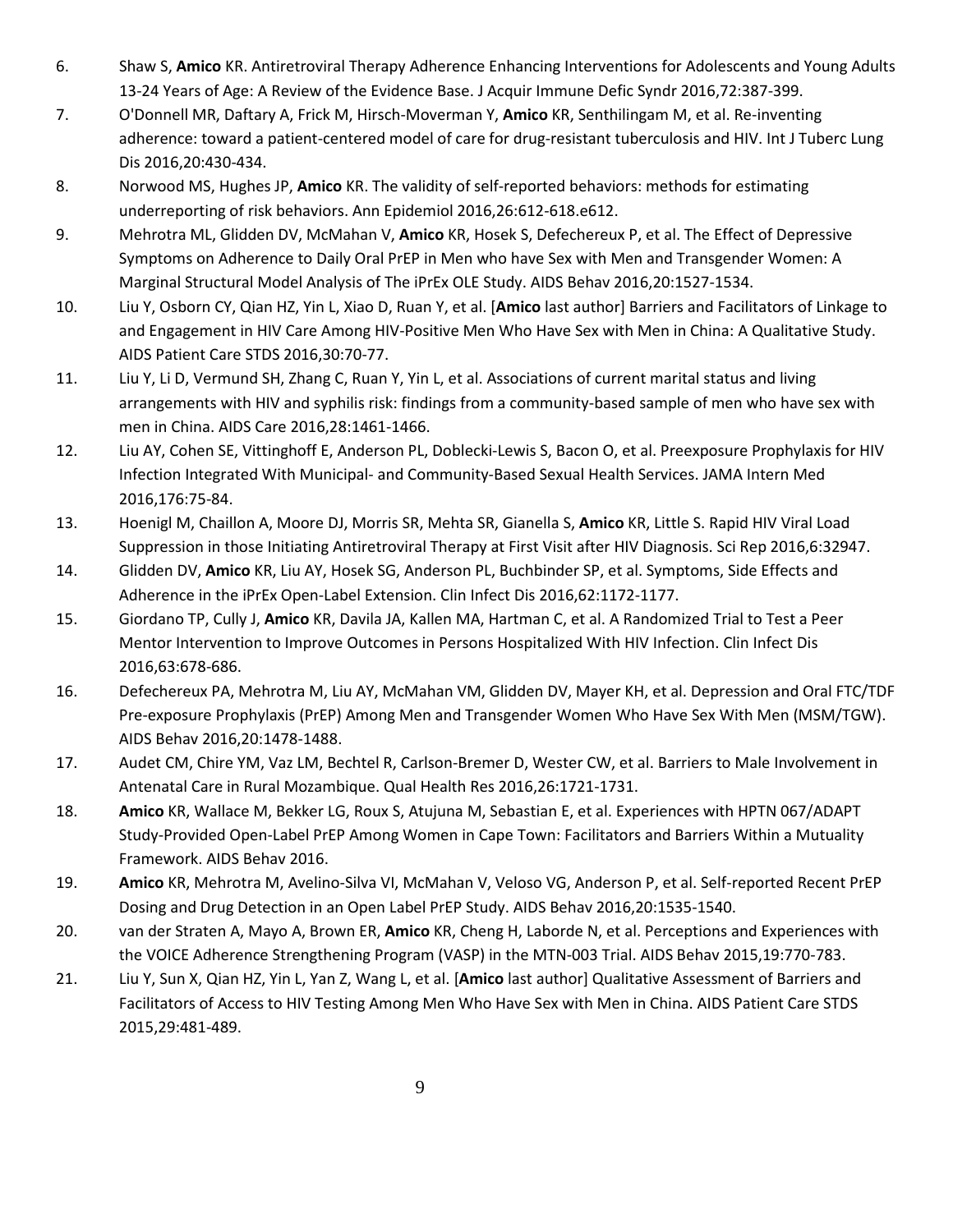- 22. Lippman SA, Koester KA, **Amico** KR, Lama JR, Martinez Fernandes N, Gonzales P, et al. Client and provider perspectives on new HIV prevention tools for MSM in the Americas. PLoS One 2015,10:e0121044.
- 23. Koester KA, Liu A, Eden C, **Amico** KR, McMahan V, Goicochea P, et al. Acceptability of drug detection monitoring among participants in an open-label pre-exposure prophylaxis study. AIDS Care 2015,27:1199-1204.
- 24. Haberer JE, Bangsberg DR, Baeten JM, Curran K, Koechlin F, **Amico** KR, et al. Defining success with HIV preexposure prophylaxis: a prevention-effective adherence paradigm. Aids 2015,29:1277-1285.
- 25. **Amico** KR. Evidence for Technology Interventions to Promote ART Adherence in Adult Populations: a Review of the Literature 2012-2015. Curr HIV/AIDS Rep 2015,12:441-450.
- 26. Ye S, Yin L, **Amico** R, Simoni J, Vermund S, Ruan Y, et al. Efficacy of peer-led interventions to reduce unprotected anal intercourse among men who have sex with men: a meta-analysis. PLoS One 2014,9:e90788.
- 27. Mills EJ, Lester R, Thorlund K, Lorenzi M, Muldoon K, Kanters S, et al. Interventions to promote adherence to antiretroviral therapy in Africa: a network meta-analysis. Lancet HIV 2014,1:e104-111.
- 28. Marcus JL, Buisker T, Horvath T, **Amico** KR, Fuchs JD, Buchbinder SP, et al. Helping our patients take HIV preexposure prophylaxis (PrEP): a systematic review of adherence interventions. HIV Med 2014,15:385-395.
- 29. Mansoor LE, Karim QA, Werner L, Madlala B, Ngcobo N, Cornman DH, et al. Impact of an adherence intervention on the effectiveness of tenofovir gel in the CAPRISA 004 trial. AIDS Behav 2014,18:841-848.
- 30. MacQueen KM, Tolley EE, Owen DH, **Amico** KR, Morrow KM, Moench T, et al. An interdisciplinary framework for measuring and supporting adherence in HIV prevention trials of ARV-based vaginal rings. J Int AIDS Soc 2014,17:19158.
- 31. Liu AY, Hessol NA, Vittinghoff E, **Amico** KR, Kroboth E, Fuchs J, et al. Medication adherence among men who have sex with men at risk for HIV infection in the United States: implications for pre-exposure prophylaxis implementation. AIDS Patient Care STDS 2014,28:622-627.
- 32. Liu A, Glidden DV, Anderson PL, **Amico** KR, McMahan V, Mehrotra M, et al. Patterns and correlates of PrEP drug detection among MSM and transgender women in the Global iPrEx Study. J Acquir Immune Defic Syndr 2014,67:528-537.
- 33. Konkle-Parker DJ, **Amico** KR, McKinney VE. Effects of an intervention addressing information, motivation, and behavioral skills on HIV care adherence in a southern clinic cohort. AIDS Care 2014,26:674-683.
- 34. Horvath KJ, Smolenski D, **Amico** KR. An empirical test of the information-motivation-behavioral skills model of ART adherence in a sample of HIV-positive persons primarily in out-of-HIV-care settings. AIDS Care 2014,26:142-151.
- 35. Grant RM, Anderson PL, McMahan V, Liu A, **Amico** KR, Mehrotra M, et al. Uptake of pre-exposure prophylaxis, sexual practices, and HIV incidence in men and transgender women who have sex with men: a cohort study. Lancet Infect Dis 2014,14:820-829.
- 36. Fisher JD, Cornman DH, Shuper PA, Christie S, Pillay S, Macdonald S, et al. HIV prevention counseling intervention delivered during routine clinical care reduces HIV risk behavior in HIV-infected South Africans receiving antiretroviral therapy: the Izindlela Zokuphila/Options for Health randomized trial. J Acquir Immune Defic Syndr 2014,67:499-507.
- 37. de Bruin M, Simoni J, **Amico** KR, Parsons JT, Fisher J, Safren SA. Poor citation, coding and reporting: a review of adherence-enhancing interventions for highly active antiretroviral therapy creates an inaccurate picture of the state of the field. HIV Med 2014,15:381-382.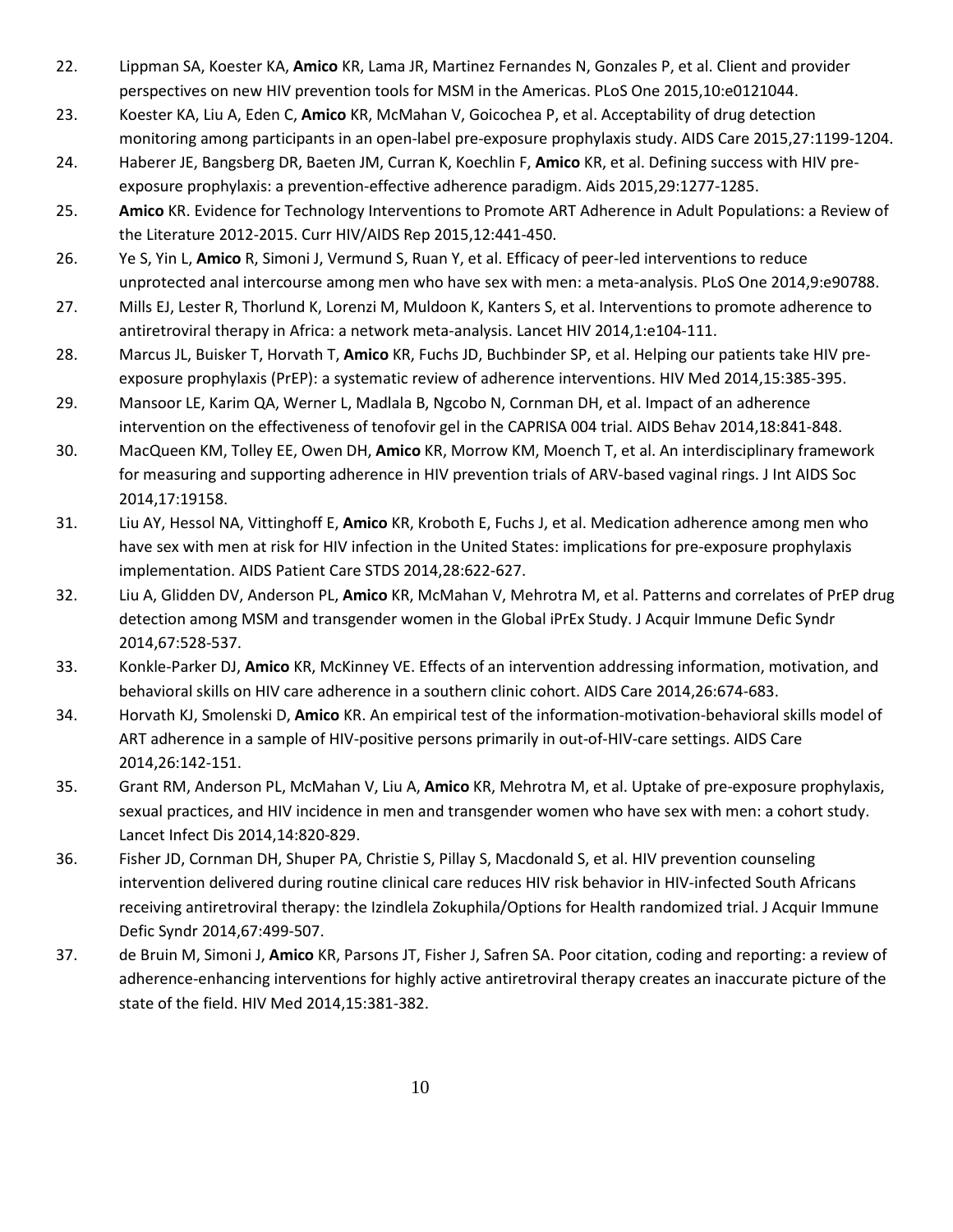- 38. **Amico** KR, Stirratt MJ. Adherence to preexposure prophylaxis: current, emerging, and anticipated bases of evidence. Clin Infect Dis 2014,59 Suppl 1:S55-60.
- 39. **Amico** KR, Marcus JL, McMahan V, Liu A, Koester KA, Goicochea P, et al. Study product adherence measurement in the iPrEx placebo-controlled trial: concordance with drug detection. J Acquir Immune Defic Syndr 2014,66:530-537.
- 40. **Amico** KR. The key role of adherence for the effectiveness of antiretroviral-based prevention: state of the science and implications for the Asia-Pacific region. Sex Health 2014,11:155-165.
- 41. Woodsong C, MacQueen K, **Amico** KR, Friedland B, Gafos M, Mansoor L, et al. Microbicide clinical trial adherence: insights for introduction. J Int AIDS Soc 2013,16:18505.
- 42. Williams AB, **Amico** KR, Bova C, Womack JA. A proposal for quality standards for measuring medication adherence in research. AIDS Behav 2013,17:284-297.
- 43. Tangmunkongvorakul A, Chariyalertsak S, **Amico** KR, Saokhieo P, Wannalak V, Sangangamsakun T, et al. Facilitators and barriers to medication adherence in an HIV prevention study among men who have sex with men in the iPrEx study in Chiang Mai, Thailand. AIDS Care 2013,25:961-967.
- 44. Smith LR, **Amico** KR, Shuper PA, Christie S, Fisher WA, Cornman DH, et al. Information, motivation, and behavioral skills for early pre-ART engagement in HIV care among patients entering clinical care in KwaZulu-Natal, South Africa. AIDS Care 2013,25:1485-1490.
- 45. Mugavero MJ, **Amico** KR, Horn T, Thompson MA. The state of engagement in HIV care in the United States: from cascade to continuum to control. Clin Infect Dis 2013,57:1164-1171.
- 46. Mayer K, Gazzard B, Zuniga JM, **Amico** KR, Anderson J, Azad Y, et al. Controlling the HIV epidemic with antiretrovirals: IAPAC consensus statement on treatment as prevention and preexposure prophylaxis. J Int Assoc Provid AIDS Care 2013,12:208-216.
- 47. Marcus JL, Glidden DV, Mayer KH, Liu AY, Buchbinder SP, **Amico** KR, et al. No evidence of sexual risk compensation in the iPrEx trial of daily oral HIV preexposure prophylaxis. PLoS One 2013,8:e81997.
- 48. Laisaar KT, Uuskula A, Sharma A, DeHovitz JA, **Amico** KR. Developing an adherence support intervention for patients on antiretroviral therapy in the context of the recent IDU-driven HIV/AIDS epidemic in Estonia. AIDS Care 2013,25:863-873.
- 49. Horvath KJ, Oakes JM, Rosser BR, Danilenko G, Vezina H, **Amico** KR, et al. Feasibility, acceptability and preliminary efficacy of an online peer-to-peer social support ART adherence intervention. AIDS Behav 2013,17:2031-2044.
- 50. Horvath KJ, Carrico AW, Simoni J, Boyer EW, **Amico** KR, Petroll AE. Engagement in HIV Medical Care and Technology Use among Stimulant-Using and Nonstimulant-Using Men who have Sex with Men. AIDS Res Treat 2013,2013:121352.
- 51. Gilmore HJ, Liu A, Koester KA, **Amico** KR, McMahan V, Goicochea P, et al. Participant experiences and facilitators and barriers to pill use among men who have sex with men in the iPrEx pre-exposure prophylaxis trial in San Francisco. AIDS Patient Care STDS 2013,27:560-566.
- 52. Earnshaw VA, Smith LR, Chaudoir SR, **Amico** KR, Copenhaver MM. HIV stigma mechanisms and well-being among PLWH: a test of the HIV stigma framework. AIDS Behav 2013,17:1785-1795.
- 53. **Amico** KR, Zuniga JM, Wilson IB, Gross R, Young B. Provider guidance for linking patients to antiretroviral therapy adherence interventions: recommendations from an IAPAC advisory committee on adherence monitoring and support. J Int Assoc Provid AIDS Care 2013,12:79-83.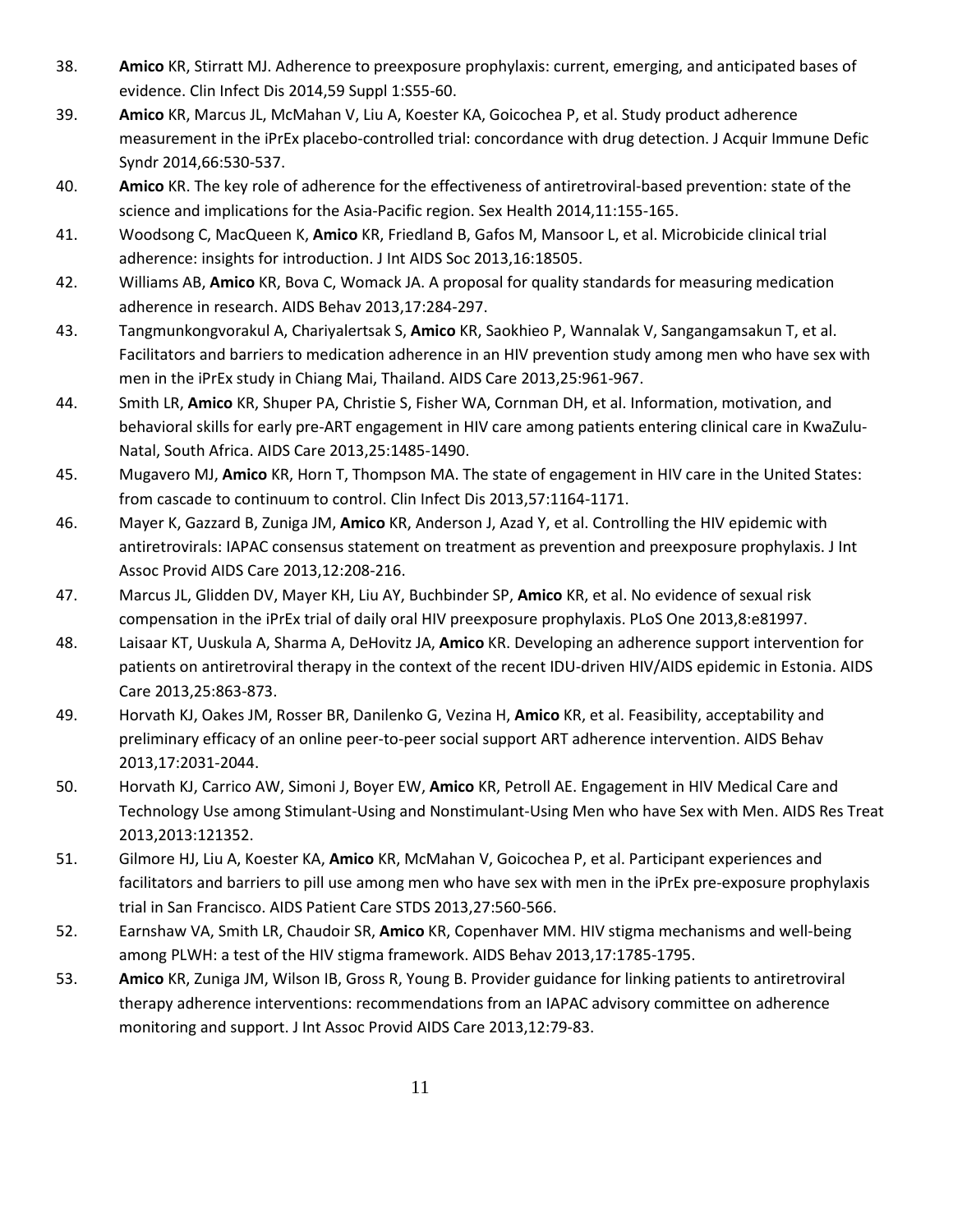- 54. **Amico** KR, Orrell C. Antiretroviral therapy adherence support: recommendations and future directions. J Int Assoc Provid AIDS Care 2013,12:128-137.
- 55. **Amico** KR, Mansoor LE, Corneli A, Torjesen K, van der Straten A. Adherence support approaches in biomedical HIV prevention trials: experiences, insights and future directions from four multisite prevention trials. AIDS Behav 2013,17:2143-2155.
- 56. Uuskula A, Laisaar KT, Raag M, Smidt J, Semjonova S, Kogan J, et al. Antiretroviral therapy (ART) adherence and correlates to nonadherence among people on ART in Estonia. AIDS Care 2012,24:1470-1479.
- 57. Thompson MA, Mugavero MJ, **Amico** KR, Cargill VA, Chang LW, Gross R, et al. Guidelines for improving entry into and retention in care and antiretroviral adherence for persons with HIV: evidence-based recommendations from an International Association of Physicians in AIDS Care panel. Ann Intern Med 2012,156:817-833, w-284, w-285, w-286, w-287, w-288, w-289, w-290, w-291, w-292, w-293, w-294.
- 58. Smith LR, Fisher JD, Cunningham CO, **Amico** KR. Understanding the behavioral determinants of retention in HIV care: a qualitative evaluation of a situated information, motivation, behavioral skills model of care initiation and maintenance. AIDS Patient Care STDS 2012,26:344-355.
- 59. Norton WE, Fisher JD, **Amico** KR, Dovidio JF, Johnson BT. Relative efficacy of a pregnancy, sexually transmitted infection, or human immunodeficiency virus prevention-focused intervention on changing sexual risk behavior among young adults. J Am Coll Health 2012,60:574-582
- 60. Mugavero MJ, **Amico** KR, Westfall AO, Crane HM, Zinski A, Willig JH, et al. Early retention in HIV care and viral load suppression: implications for a test and treat approach to HIV prevention. J Acquir Immune Defic Syndr 2012,59:86-93.
- 61. Kanjee Z, **Amico** KR, Li F, Mbolekwa K, Moll AP, Friedland GH. Tuberculosis infection control in a high drugresistance setting in rural South Africa: information, motivation, and behavioral skills. J Infect Public Health 2012,5:67-81.
- 62. Horvath KJ, Danilenko GP, Williams ML, Simoni J, **Amico** KR, Oakes JM, et al. Technology use and reasons to participate in social networking health websites among people living with HIV in the US. AIDS Behav 2012,16:900-910.
- 63. Goodell LS, Pierce MB, **Amico** KR, Ferris AM. Parental information, motivation, and behavioral skills correlate with child sweetened beverage consumption. J Nutr Educ Behav 2012,44:240-245.
- 64. Cully JA, Mignogna J, Stanley MA, Davila J, Wear J, **Amico** KR, et al. Development and pilot testing of a standardized training program for a patient-mentoring intervention to increase adherence to outpatient HIV care. AIDS Patient Care STDS 2012,26:165-172.
- 65. Catz SL, Thibodeau L, BlueSpruce J, Yard SS, Seal DW, **Amico** KR, et al. Prevention needs of HIV-positive men and women awaiting release from prison. AIDS Behav 2012,16:108-120.
- 66. **Amico** KR. Adherence to preexposure chemoprophylaxis: the behavioral bridge from efficacy to effectiveness. Curr Opin HIV AIDS 2012,7:542-548.
- 67. **Amico** KR, McMahan V, Goicochea P, Vargas L, Marcus JL, Grant RM*, et al.* Supporting study product use and accuracy in self-report in the iPrEx study: next step counseling and neutral assessment. *AIDS Behav*  2012,**16**:1243-1259.
- 68. Williams B, **Amico** KR, Konkle-Parker D. Qualitative to assessment of barriers and facilitators to HIV treatment. J Assoc Nurses AIDS Care 2011,22:307-312.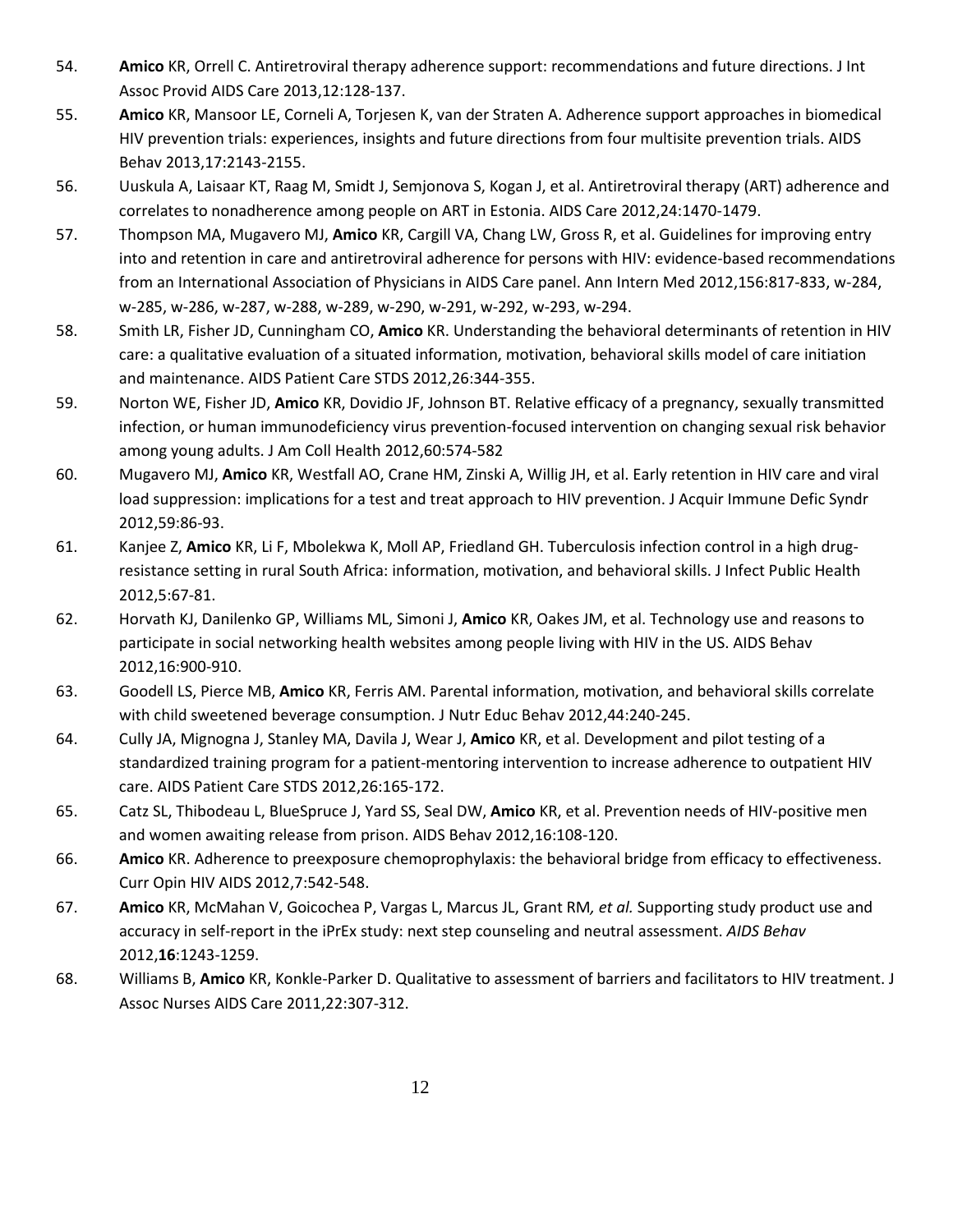- 69. Osborn CY, **Amico** KR, Cruz N, Perez-Escamilla R, Kalichman SC, O'Connell AA, et al. Development and Implementation of a Culturally Tailored Diabetes Intervention in Primary Care. Transl Behav Med 2011,1:568- 479.
- 70. Konkle-Parker DJ, **Amico** KR, Henderson HM. Barriers and facilitators to engagement in HIV clinical care in the Deep South: results from semi-structured patient interviews. J Assoc Nurses AIDS Care 2011,22:90-99.
- 71. Kanjee Z, Catterick K, Moll AP, **Amico** KR, Friedland GH. Tuberculosis infection control in rural South Africa: survey of knowledge, attitude and practice in hospital staff. J Hosp Infect 2011,79:333-338.
- 72. Fisher JD, **Amico** KR, Fisher WA, Cornman DH, Shuper PA, Trayling C, et al. Computer-based intervention in HIV clinical care setting improves antiretroviral adherence: the LifeWindows Project. AIDS Behav 2011,15:1635- 1646.
- 73. Ferrer RA, Fisher JD, Buck R, **Amico** KR. Pilot test of an emotional education intervention component for sexual risk reduction. Health Psychol 2011,30:656-660.
- 74. Cornman DH, Christie S, Shepherd LM, MacDonald S, **Amico** KR, Smith LR, et al. Counsellor-delivered HIV risk reduction intervention addresses safer sex barriers of people living with HIV in KwaZulu-Natal, South Africa. Psychol Health 2011,26:1623-1641.
- 75. **Amico** KR. Standard of Care for Antiretroviral Therapy Adherence and Retention in Care from the Perspective of Care Providers Attending the 5th International Conference on HIV Treatment Adherence. J Int Assoc Physicians AIDS Care (Chic) 2011,10:291-296.
- 76. Simoni JM, **Amico** KR, Smith L, Nelson K. Antiretroviral adherence interventions: translating research findings to the real world clinic. Curr HIV/AIDS Rep 2010,7:44-51.
- 77. Osborn CY, **Amico** KR, Cruz N, O'Connell AA, Perez-Escamilla R, Kalichman SC, et al. A brief culturally tailored intervention for Puerto Ricans with type 2 diabetes. Health Educ Behav 2010,37:849-862.
- 78. Norton WE, **Amico** KR, Fisher WA, Shuper PA, Ferrer RA, Cornman DH, et al. Information-motivation-behavioral skills barriers associated with intentional versus unintentional ARV non-adherence behavior among HIV+ patients in clinical care. AIDS Care 2010,22:979-987.
- 79. Grant RM, Lama JR, Anderson PL, McMahan V, Liu AY, Vargas L, et al. Preexposure chemoprophylaxis for HIV prevention in men who have sex with men. N Engl J Med 2010,363:2587-2599.
- 80. Norton WE, **Amico** KR, Cornman DH, Fisher WA, Fisher JD. An agenda for advancing the science of implementation of evidence-based HIV prevention interventions. AIDS Behav 2009,13:424-429.
- 81. Harman JJ, **Amico** KR. The relationship-oriented information-motivation-behavioral skills model: a multilevel structural equation model among dyads. AIDS Behav 2009,13:173-184.
- 82. Ferrer RA, **Amico** KR, Bryan A, Fisher WA, Cornman DH, Kiene SM, et al. Accuracy of the stages of change algorithm: sexual risk reported in the maintenance stage of change. Prev Sci 2009,10:13-21.
- 83. **Amico** KR, Barta W, Konkle-Parker DJ, Fisher JD, Cornman DH, Shuper PA, et al. The information-motivationbehavioral skills model of ART adherence in a Deep South HIV+ clinic sample. AIDS Behav 2009,13:66-75.
- 84. **Amico** KR. Percent total attrition: a poor metric for study rigor in hosted intervention designs. Am J Public Health 2009,99:1567-1575.
- 85. Simoni JM, **Amico** KR, Pearson CR, Malow R. Strategies for promoting adherence to antiretroviral therapy: a review of the literature. Curr Infect Dis Rep 2008,10:515-521.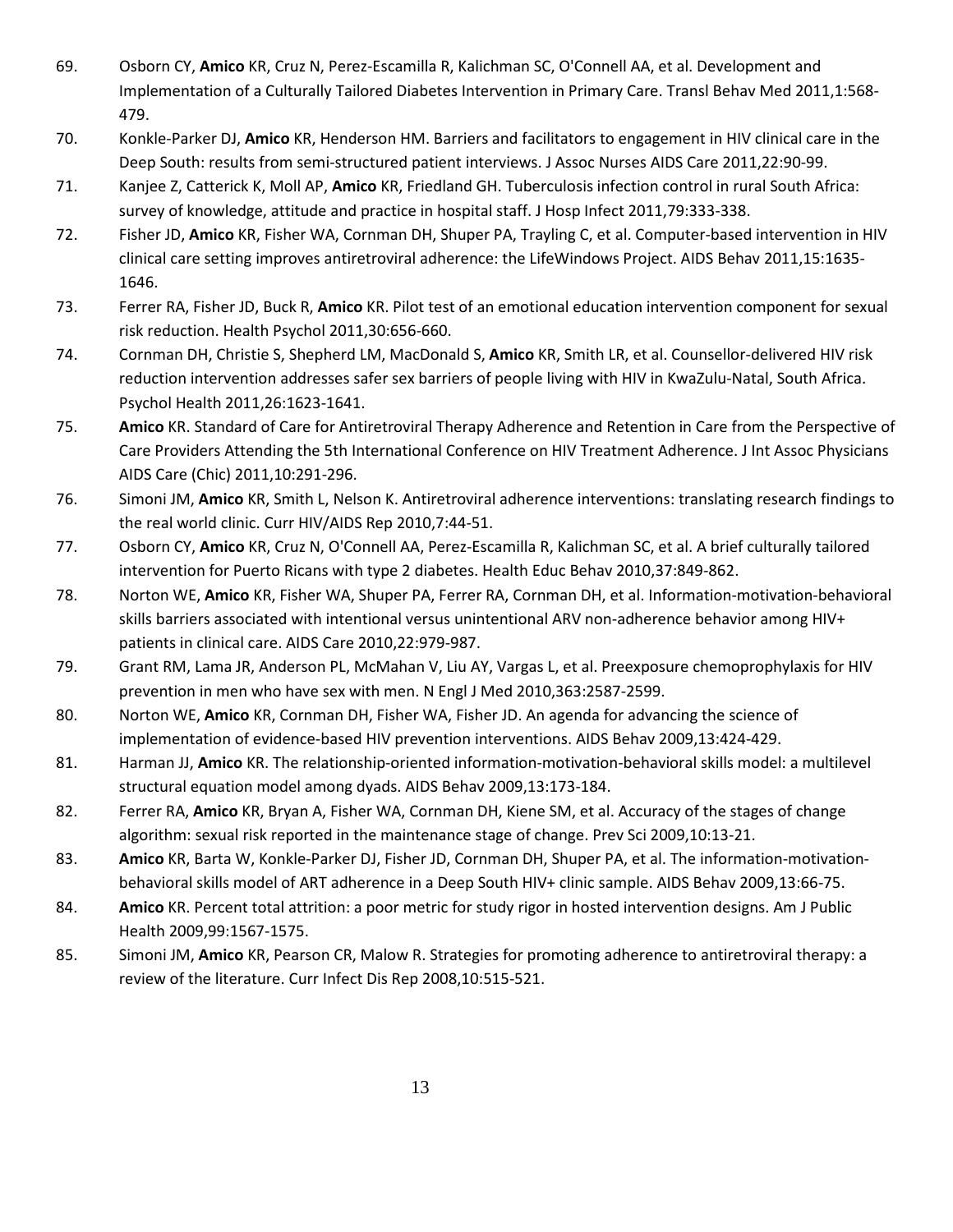- 86. Norton WE, **Amico** KR, Fisher WA, Copenhaver MM, Kozal MJ, Cornman DH, et al. Attitudes toward needlesharing and HIV transmission risk behavior among HIV+ injection drug users in clinical care. AIDS Care 2008,20:462-469.
- 87. Fisher JD, **Amico** KR, Fisher WA, Harman JJ. The information-motivation-behavioral skills model of antiretroviral adherence and its applications. Curr HIV/AIDS Rep 2008,5:193-203.
- 88. **Amico** KR, Harman JJ, O'Grady MA. Attrition and related trends in scientific rigor: a score card for ART adherence intervention research and recommendations for future directions. Curr HIV/AIDS Rep 2008,5:172- 185.
- 89. **Amico** KR, Konkle-Parker DJ, Cornman DH, Barta WD, Ferrer R, Norton WE, et al. Reasons for ART nonadherence in the Deep South: adherence needs of a sample of HIV-positive patients in Mississippi. AIDS Care 2007,19:1210-1218.
- 90. Starace F, Massa A, **Amico** KR, Fisher JD. Adherence to antiretroviral therapy: an empirical test of the information-motivation-behavioral skills model. Health Psychol 2006,25:153-162.
- 91. Kozal MJ, **Amico** KR, Chiarella J, Cornman D, Fisher W, Fisher J, et al. A population-based and longitudinal study of sexual behavior and multidrug-resistant HIV among patients in clinical care. MedGenMed 2006,8:72.
- 92. Fisher JD, Fisher WA, Cornman DH, **Amico** RK, Bryan A, Friedland GH. Clinician-delivered intervention during routine clinical care reduces unprotected sexual behavior among HIV-infected patients. J Acquir Immune Defic Syndr 2006,41:44-52.
- 93. Fisher JD, Fisher WA, **Amico** KR, Harman JJ. An information-motivation-behavioral skills model of adherence to antiretroviral therapy. Health Psychol 2006,25:462-473.
- 94. **Amico** KR, Harman JJ, Johnson BT. Efficacy of antiretroviral therapy adherence interventions: a research synthesis of trials, 1996 to 2004. J Acquir Immune Defic Syndr 2006,41:285-297.
- 95. **Amico** KR, Fisher WA, Cornman DH, Shuper PA, Redding CG, Konkle-Parker DJ, et al. Visual analog scale of ART adherence: association with 3-day self-report and adherence barriers. J Acquir Immune Defic Syndr 2006,42:455-459
- 96. Kozal MJ, **Amico** KR, Chiarella J, Cornman D, Fisher W, Fisher J, et al. HIV drug resistance and HIV transmission risk behaviors among active injection drug users. J Acquir Immune Defic Syndr 2005,40:106-109.
- 97. Harman JJ, **Amico** KR, Johnson BT. Standard of care: promoting antiretroviral adherence in clinical care. AIDS Care 2005,17:237-251.
- 98. **Amico** KR, Toro-Alfonso J, Fisher JD. An empirical test of the information, motivation and behavioral skills model of antiretroviral therapy adherence. AIDS Care 2005,17:661-673.
- 99. Kozal MJ, **Amico** KR, Chiarella J, Schreibman T, Cornman D, Fisher W, et al. Antiretroviral resistance and highrisk transmission behavior among HIV-positive patients in clinical care. Aids 2004,18:2185-2189.
- 100. Fisher JD, Cornman DH, Osborn CY, **Amico** KR, Fisher WA, Friedland GA. Clinician-initiated HIV risk reduction intervention for HIV-positive persons: Formative Research, Acceptability, and Fidelity of the Options Project. J Acquir Immune Defic Syndr 2004,37 Suppl 2:S78-87.
- 101. **Amico** KR, Bruch MA, Haase RF, Sturmer PJ. Trait shyness, actual-ought self-discrepancy and discomfort in social interaction. *Journal of Personality and Individual Differences* 2004,**36**:14.
- 102. Sturmer PJ, Bruch MA, Haase RF, **Amico** KR. Convergent Validity in cognitive assessment of social anxiety: Endorsement versus production methods in deriving States of Mind ratio. *Cognitive Therapy & Research*  2002,**26**:13.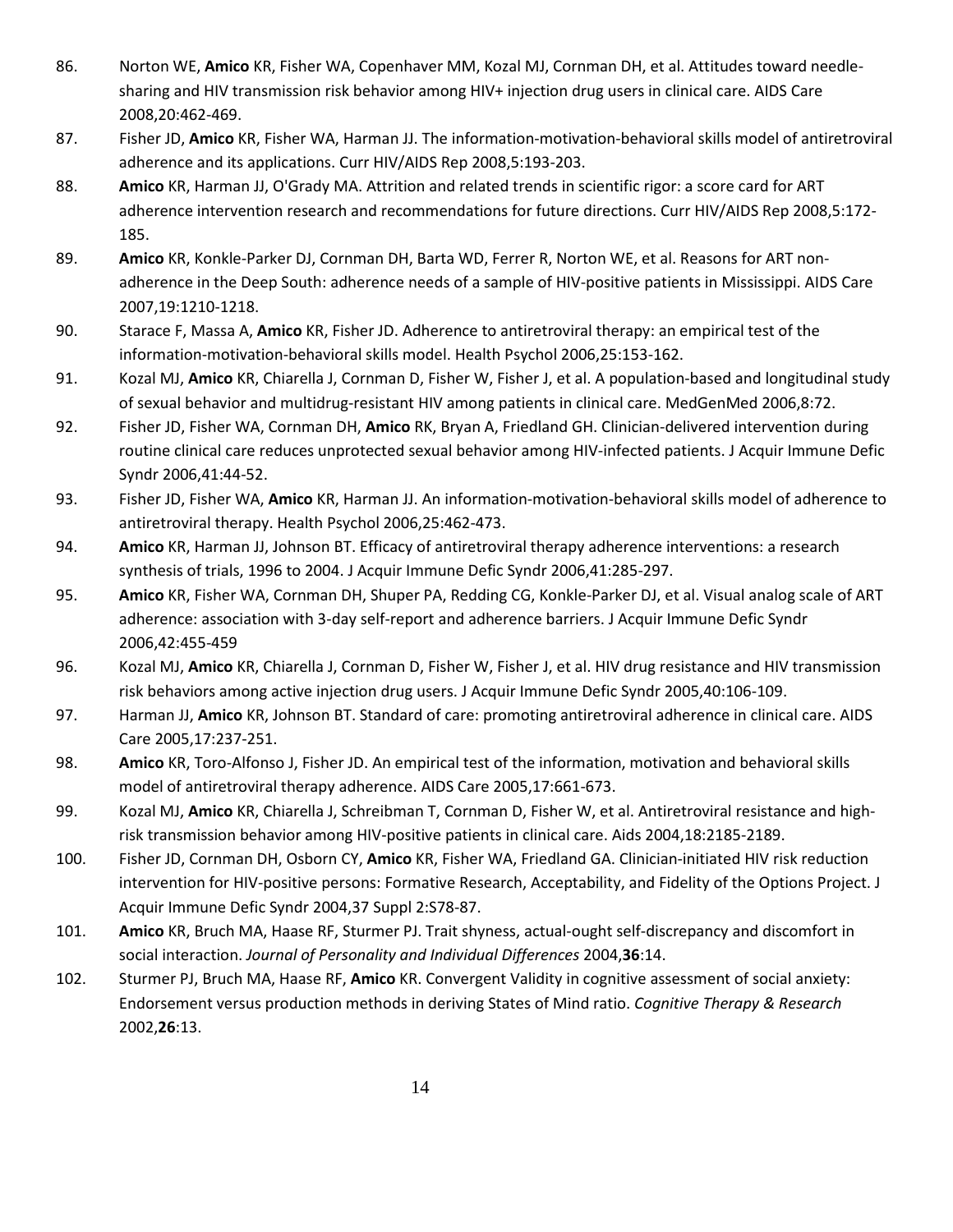- 103. Bruch MA, **Rivet** KM, Laurenti HJ. Type of Self-Discrepancy and relationships to components of the Tripartite model of emotional distress. *Personality and Individual Differences* 2000,**29**:8.
- 104. Bruch MA, **Rivet** KM, Heimberg RG, Hunt A, McIntosh B. Shyness and sociotropy: Evidence of additive and interactive relations in predicting social dysfunction. *Journal of Personality and Individual Differences*  1999,**67**:34.
- 105. Fromme K, Katz EC, **Rivet** K. Outcome expectancies and risk-taking behavior. *Cognitive Therapy and Research*  1997,**21**:22.
- 106. Bruch MA, **Rivet** KM, Heimberg RG, Levin MA. Shyness, alcohol expectancies, and drinking behavior: Replication and extension of a suppressor effect. *Individual Differences* 1997,**23**:8.

# **CHAPTERS**

- 1. Tolley EE, Friedland BA, Gafos M, **Amico** KR, Van Damme L, Woodsong C*, et al.* (2015). Socioeconomic and Behavioral Factors Influencing Choice, Adherence and Success of Microbicide Formulations. In: *Drug Delivery and Development of Anti-HIV Microbicides*. Edited by Neves Jd, Sarmento B: Pan Stanford Publishing. 569-601.
- 2. Amico KR. (2014). Adherence to HIV Treatment as Prevention and PreExposure Prophylaxis. In S. Kalichman & L. Eaton (Eds). *Biomedical Advances in HIV Prevention.*
- 3. O'Connell, A. A. & **Amico**, K.R. (2010) Logistic Regression. In Gregory R. Hancock and Ralph O. Mueller (Eds.), Quantitative Methods in the Social and Behavioral Sciences: A Guide for Researchers. Mahwah, NJ: Lawrence Erlbaum Associates.
- 4. Simoni, J., **Amico**, K.R., Pearson, C. R**.**, & Malow, R. M. (2008). Overview of Adherence to Antiretroviral Therapies. In Pope C., R. White, & Malow R. (Eds.), *Global Frontiers in Prevention/Intervention*. New York, Taylor & Francis Publications, Inc.; release date July 2008, pp. 191-200.
- 5. **Amico**, K. R., & Johnson, B. T. (2003). Prevention of HIV/AIDS in older and elderly populations, In T. Gullotta & M. Bloom (Eds.). *Encyclopedia of Primary Prevention and Health Promotion.*
- 6. **Rivet**, K. M. (1998). Shyness and self-discrepancy: A mediated model. Doctoral dissertation at the University at Albany, Albany, New York.

# **PRESENTATIONS**

- 1. **Amico** KR. Challenges to and opportunities for PrEP uptake: What have we learned? What gaps must we fill? *Controlling the HIV Epidemic with Antiretrovirals: Leveraging progress, seizing opportunities.* International Association of Providers of AIDS Care. 13-14 October 2016, Geneva Switzerland.
- 2. **Amico** KR. Sex-positive dialogue and comprehensive HIV prevention: A packaged deal. *11th International Conference on HIV Treatment and Prevention Adherence.* International Association of Providers of AIDS Care. 9-11 May 2016, Miami FL.
- 3. **Amico**, KR. Conceptual models and behavioral frameworks in adherence: Needs assessment, interventions and quality improvement. *Therapeutic Adherence Conference: Understanding and improving treatment adherence: an interdisciplinary approach*. February 26<sup>th</sup> 2016. University of Alabama Birmingham, Alabama. https://www.youtube.com/watch?v=X5\_jG0m-fPo&feature=youtu.be
- 4. **Amico** KR. Raising PrEP Awareness: A very brief overview and call to action. Michigan HIV/AIDS Council, *Black AIDS Awareness Campaign* KICK OFF. February 4th 2016
- 5. Landovitz RJ, **Amico** KR, Psaros C, Safren SA, Kofron R, Flynn R, Bolan R, Jordan W, Mayer KH, Dierst-Davis R, Rawlings MK, Bushman L, Anderson P, Wohl AR. Real-time Biomarkers of TDF/FTC Adherence Support a Stagedintensity Adherence Support Intervention in a PrEP Demonstration Project. *2015 National HIV Prevention Conference*. December 8, 2015. Atlanta, GA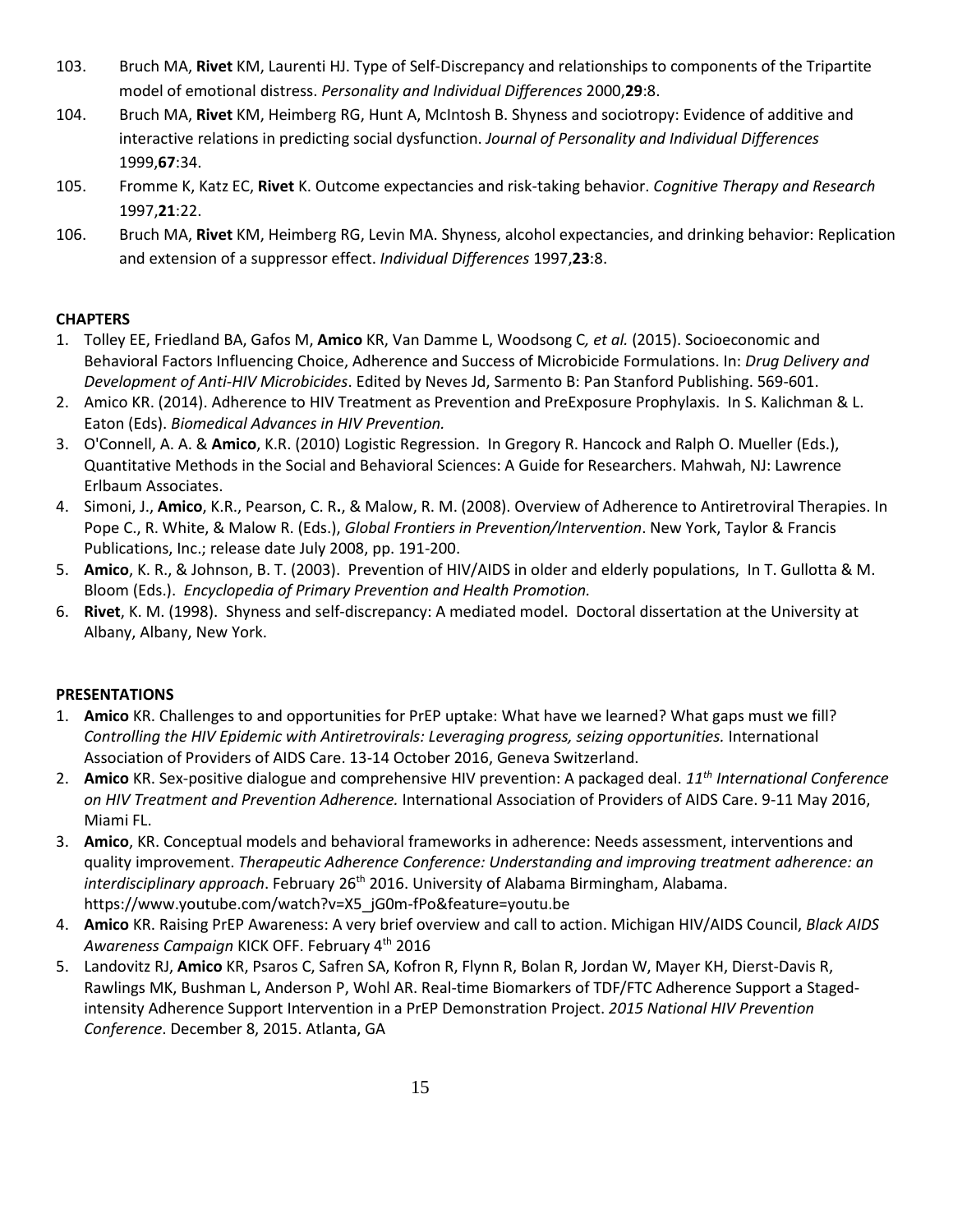- 6. **Amico** KR. What are we trying to prevent and where tools fit. *Envisioning comprehensive HIV prevention service delivery in the US.* TAG (Treatment Action Group) and HIV Prevention Justice Alliance Webinar. December 17 2015. http://www.treatmentactiongroup.org/sites/g/files/g450272/f/201512/TAG-Webinar-12.17.15.pdf
- 7. **Amico** KR. Pre-exposure Prophylaxis: Research, Implementation and Advocacy. *CHIP Lecture Series*. November 16 2015. Storrs, CT.

https://mediasite.dl.uconn.edu/Mediasite/Play/53a6bec9150945f9a2f2da2de01c97631d

- 8. **Amico** KR. What will it take to optimize TasP, Achieve 90-90-90 and Control HIV. *Controlling the HIV Epidemic with Antiretrovirals*: Having the Courage of our Convictions. October 1-2, 2015. Paris, France. http://www.iapac.org/tasp\_prep/presentations/TPSparis15-Panel-Amico.pdf
- 9. **Amico** KR. Adherence in HIV treatment and prevention- optimizing success through social-behavioral pathways. *Testing to Treatment: Implementing the full spectrum of HIV prevention and Care.* Center for AIDS Intervention Research (CAIR). September 16 2015. Milwaukee, Wisconsin. http://www.mcw.edu/cair/2015-Conference.htm
- 10. **Amico** KR. Adherence counseling approaches utilized in prior HIV prevention trials. *NIH Optimization of Adherence after VOICE meeting*. September 1-2, 2015. Bethesda, MD http://www.mtnstopshiv.org/sites/default/files/attachments/Rivet%20Amico.pdf
- 11. **Amico** KR. PrEP experiences among South African women in the HPTN067 (ADAPT) study: Healthy paranoia (skepticism), Ubuntu, champions and challenges to resolving PrEP dissonance. *8th IAS Conference on HIV Pathogenesis, Treatment and Prevention*. 20 July 2015. Vancouver, Canada. https://www.youtube.com/watch?v=1nFO2r2sO88
- 12. Wallace M, Bekker LG, Roux S, Atujuna M, Sebastian E, Dye BJ, Elharrar V, Grant R, Amico KR. PrEP Ubuntu' and Experiences with open-label PrEP Among African Women. Poster. *8th IAS Conference on HIV Pathogenesis, Treatment and Prevention*. 20 July 2015. Vancouver, Canada.
- 13. Franks J, Hirsch-Moverman Y, Loquere AS, Amico KR, Dye BJ, McKinstry L, Grant RM, Mannheimer SB. Patterns of Sex and PrEP in Harlem MSM: A qualitative study (HPTN 067). *8th IAS Conference on HIV Pathogenesis, Treatment and Prevention.* 20 July 2015. Vancouver, Canada.
- 14. **Amico** KR. Individual counseling interventions to promote ART adherence. *Bill and Melinda Gates Foundation Consultation Meeting*. July 18th 2015. Vancouver, Canada.
- 15. **Amico**, KR. If you build it, will they come? A model of mutuality. Invited talk at Accelerating Prevention in Adolescents. *NIAID/NIH*. June 22-23, 2015. Rockville, MD
- 16. Ledford G, Coleman M, Schmandt J, **Amico** KR, Cohen S, Matheson T, Bacon O, Liu A, Elion R. Reflections on Risk: A Qualitative Analysis of Counseling Notes from The PrEP Demo Project in Washington, DC . *10th International Conference on HIV Treatment and Prevention Adherence*. IAPAC. June 30 2015. Miami, FL.
- 17. Kallen MA, **Amico** KR, Stanley MA, Cully JA, Davila JA,Giordano TP. Does a baseline Information-Motivation-Behavior Skills (IMB) model of "retention in HIV care" predict retention in care and HIV viral load improvement at six months in hospitalized, out-of-care persons living with HIV*? 10th International Conference on HIV Treatment and Prevention Adherence*. IAPAC. (June 30 2015). Miami, FL.
- 18. Amico, KR. Developing an "HIV prevention cascade": Current approach and future directions. 10<sup>th</sup> International Conference on HIV Treatment and Prevention Adherence. *Plenary 10th International Conference on HIV Treatment and Prevention Adherence* IAPAC. June 30 2015. Miami, FL. http://iapac.org/AdherenceConference/presentations/ADH10\_Plenary4-Amico.pdf
- 19. **Amico** KR, McMahan V, Mehrotra M, Anderson PL, Guanira J, Veloso V, Grant RM for the iPrEx study team. *Self-Reported Recent PrEP Use Has Strong Relation to Drug Detection in iPrEx OLE.* Poster 977 presented at the Conference on Retroviruses and Opportunistic Infections (CROI); February 23<sup>rd</sup> – February 26<sup>th</sup>, 2015; Seattle, Washington, USA
- 20. Bekker LG, Hughes J, **Amico** KR, Roux S, Hendrix C, Anderson PL, Dye B, Elharrar V, Stirratt MJ, Grant RM. *HPTN*  067/ADAPT Cape Town: A Comparison of Daily and Nondaily PrEP Dosing in African Women. Poster 978LB presented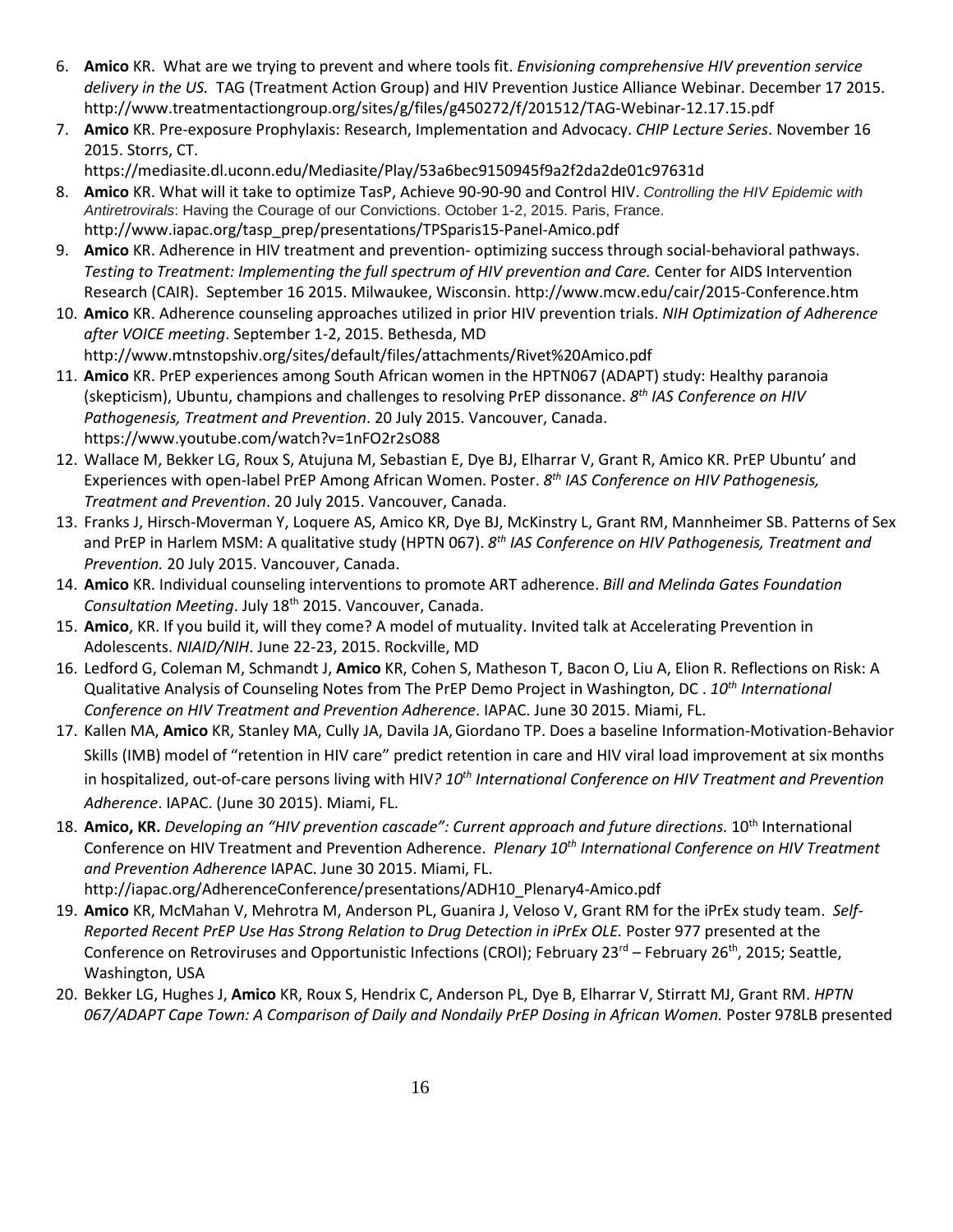at the Conference on Retroviruses and Opportunistic Infections (CROI); February 23<sup>rd</sup> – February 26<sup>th</sup>, 2015; Seattle, Washington, USA

- 21. Glidden DV, Buchbinder SP, Anderson PL, McMahan V, **Amico** KR, Liu A, Hosek S, Mehrotra M, Grant RM. *PrEP Engagement for HIV Prevention: Results From the iPrEx Open Label Extension (OLE).* Poster 970 presented at the Conference on Retroviruses and Opportunistic Infections (CROI); February 23<sup>rd</sup> – February 26<sup>th</sup>, 2015; Seattle, Washington, USA
- 22. Chianese C, **Amico** KR, Mayer K, Liu A, McMahan V, Hosek S, et al. Integrated Next Step Counseling for sexual health promotion and medication adherence for individuals using pre-exposure prophylaxis. *AIDS Res Hum Retroviruses*  2014, **30 Suppl 1:**A159.
- 23. **Amico KR.** Antiretroviral adherence and young adults. Joint HPTN-IMPAACT Plenary Session. (June 18 2014). Arlington, VA.

<http://www.hptn.org/web%20documents/AM2014Present/JP/06AmicoAdolescentART18Jun14.pdf>

24. **Amico, KR.**. **Increasing PrEP Awareness in the US: The Development and Implementation of Five Resources: PrEP REP. Preconference symposium.** 9th International Conference on HIV Treatment and Prevention Adherence. IAPAC. (June 8 2014). Miami, FL.

[http://www.iapac.org/AdherenceConference/presentations/ADH9\\_Sat2\\_Amico.pdf](http://www.iapac.org/AdherenceConference/presentations/ADH9_Sat2_Amico.pdf)

25. **Amico KR.**, Balthazar C., Coggia T., Hosek S. PrEP Audio Visual Representation (PrEP REP): Development and pilot of a PrEP education video. 9<sup>th</sup> International Conference on HIV Treatment and Prevention Adherence. IAPAC. (June 8-10 2014). Miami, FL.

[http://www.iapac.org/AdherenceConference/presentations/ADH9\\_OA386.pdf](http://www.iapac.org/AdherenceConference/presentations/ADH9_OA386.pdf)

- 26. **Amico** KR, Marcus J. PrEP adherence: Lessons from clinical trials, antiretroviral treatment adherence, and biomedical prevention studies. HPTN Principle Investigators Series webinar. (January 8 2014).
- 27. **Amico, KR**. Risky Women: Disrupting simple notions of women's HIV-risk. *US Women and PrEP Working Group*  webinar. (December 9, 2013). [http://www.avac.org/sites/default/files/event\\_files/K%20Rivet%20Amico%20Slides%20Dec9%202013%20Webinar.](http://www.avac.org/sites/default/files/event_files/K%20Rivet%20Amico%20Slides%20Dec9%202013%20Webinar.pdf) [pdf](http://www.avac.org/sites/default/files/event_files/K%20Rivet%20Amico%20Slides%20Dec9%202013%20Webinar.pdf)
- 28. **Amico KR.** PrEP Adherence: Elements of Success. Controlling the HIV epidemic with Antiretrovirals: Evidence Summit. (September, 2013). London, UK.

[http://www.iapac.org/tasp\\_prep/presentations/TPSlon13\\_Plenary9\\_Amico.pdf](http://www.iapac.org/tasp_prep/presentations/TPSlon13_Plenary9_Amico.pdf)

- 29. **Amico KR.** A brief overview of implementation challenges and opportunities. (June, 2013). New York State-International Training and Research Program 20<sup>th</sup> Alumni Reunion. Kiev, Ukraine
- **30. Amico KR.** Antiretroviral adherence: Correlates, models and intervention strategies. (June, 2013 New York State-International Training and Research Program 20<sup>th</sup> Alumni Reunion. Kiev, Ukraine
- 31. **Amico KR.** Adherence measurement in PrEP trials. (May, 2013). Invited presentation for the Community working group at the annual HPTN meeting. Washington, DC.
- 32. **Amico KR.** ART adherence in US women living with HIV: Overview and intervention approaches. (April, 2013). Women's Research Initiative on HIV/AIDS. Calistoga, CA.
- 33. **Amico KR.** Bio-psycho-social pathways in the continuum of HIV care: Strategies to promote engagement. (December 2013). Invited lecture at Vanderbilt Institute for Global Health, Nashville Tennessee, and Baylor College of Medicine, Huston Texas.
- 34. **Amico KR,** Marcus J, McMahan V, J, Goicochea P, Koester K, Vargas L, Grant R, Mayer K, Buchbinder S, Liu A. (November 26-28, 2012). Near-perfect adherence in US iPrEx RCT sites: Frequency and Correlates [#90]. Forum for collaborate HIV research. 2012 National Summit on HIV and Viral Hepatitis Diagnosis, Prevention and Access to Care. November 26-28, 2012. Washington DC.

[http://www.hivforum.org/storage/documents/\\_2012NationalSummit\\_Posting/b\\_01\\_05\\_amico.pdf](http://www.hivforum.org/storage/documents/_2012NationalSummit_Posting/b_01_05_amico.pdf)

35. **Amico KR**. (July, 2012). Education and counseling to support adherence with general population of PLWH; Guidelines and recommendations for implementation. AIDS 2012 XIX International AIDS Conference, Washington DC US.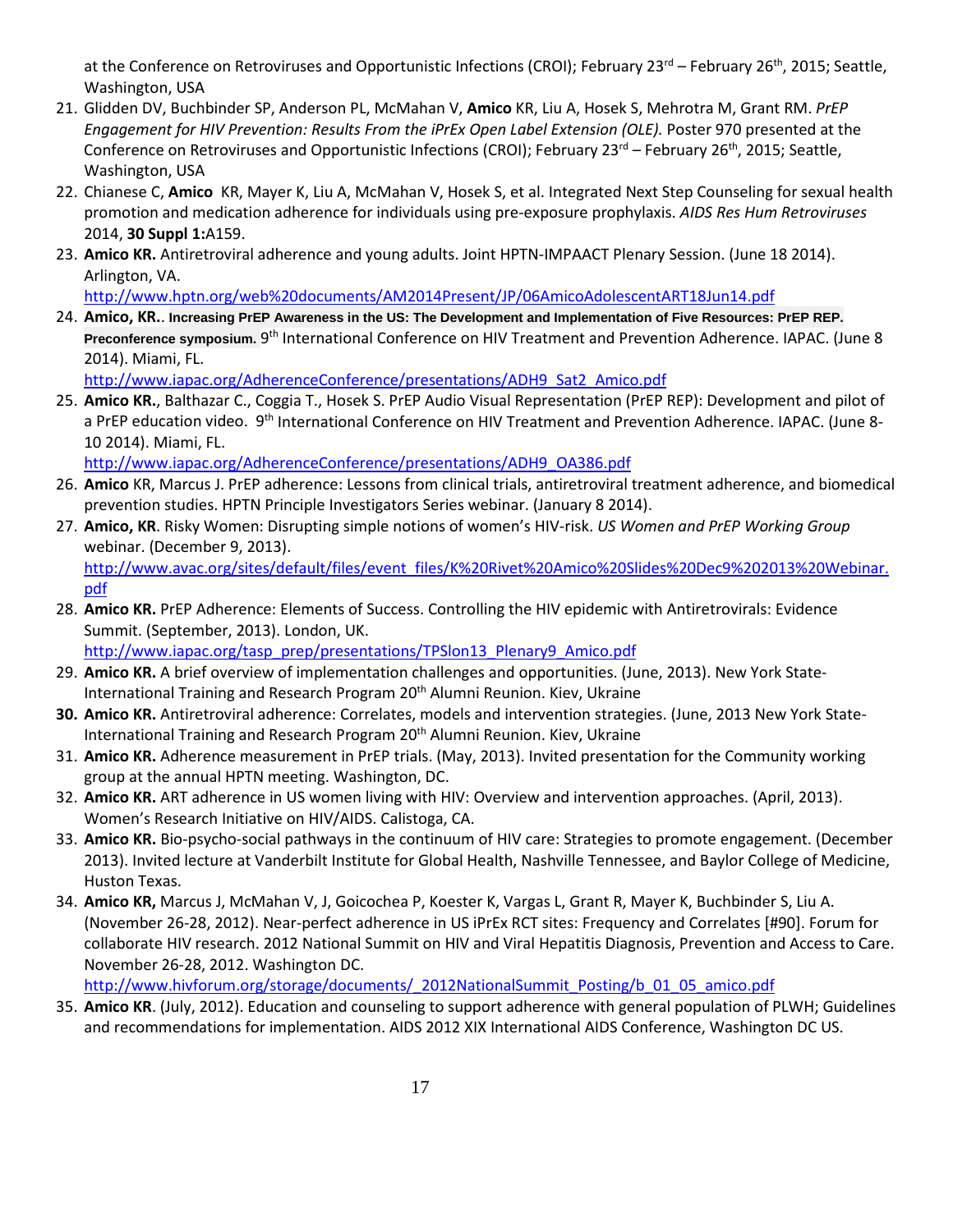- 36. **Amico KR,** Marcus J, McMahan V, Goicochea P, Vargas L, Grant R, Liu A. (July, 2012). Correlates of study product use among US participants in the iPrEx randomized controlled trial of daily oral preexposure prophylaxis. AIDS 2012 XIX International AIDS Conference, Washington DC US. [http://www.iprexnews.com/content/aids2012/embargados/Correlates%20of%20Study%20Produc%20Use%20in%2](http://www.iprexnews.com/content/aids2012/embargados/Correlates%20of%20Study%20Produc%20Use%20in%20iPrEx%20AIDS%202012.pdf) [0iPrEx%20AIDS%202012.pdf](http://www.iprexnews.com/content/aids2012/embargados/Correlates%20of%20Study%20Produc%20Use%20in%20iPrEx%20AIDS%202012.pdf)
- 37. **Amico KR**. (June, 2012). Behavioral threats to PrEP success. TasP PrEP Evidence Summit: Controlling the HIV pandemic with Antiretrovirals. Royal Gardens, London, UK. [http://www.iapac.org/tasp\\_prep/presentations/TPSlon12\\_Plenary8\\_Amico.pdf](http://www.iapac.org/tasp_prep/presentations/TPSlon12_Plenary8_Amico.pdf)
- 38. Simoni, J. M., **Amico**, K. R., & Pantalone, D. (2012, June). Antiretroviral adherence interventions: A review of reviews since 2005. Presentation at the HIV/AIDS Network Coordination Behavioral Science Working Group Meeting, Miami, FL.
- **39.** Simoni, J. M., **Amico**, K. R., & Marrazzo, J. (2012, June). Adherence in Pre-Exposure Prophylaxis (PrEP) and Microbicide Trials. Presentation at the HIV/AIDS Network Coordination Behavioral Science Working Group Meeting, Miami
- 40. **Amico KR**, JM Zuniga (June, 2012). Bridging practice and research: A survey of evidence-based practices used in HIV care for linkage, retention and adherence support [80466]. Oral presentation at the  $7<sup>th</sup>$  Annual HIV Treatment and Prevention Adherence Conference of the International Association of Providers in AIDS Care, Miami, FL.
- 41. **Amico KR,** McMahan V, Marcus J, Goicochea P, Vargas L, Grant R, Liu A. (June, 2012). Integrated Next Step Counseling (iNSC): A discussion based sexual health promotion conversation to support men who have sex with men using PrEP in the iPrEx open label extension [80467]. Oral presentation at the  $7<sup>th</sup>$  Annual HIV Treatment and Prevention Adherence Conference of the International Association of Providers in AIDS Care, Miami, FL.
- 42. Lui A, Colfax G, Cohen S, Bacon O, Kobler M, **Amico KR**, Mugavero M, Grant R, Buchbinder S. (June 2012). The spectrum of engagement in HIV prevention: Proposal for a PrEP cascade [80040]. Presented at the 7<sup>th</sup> Annual HIV Treatment and Prevention Adherence Conference of the International Association of Providers in AIDS Care, Miami, FL.
- 43. Horvath K, Rosser BR, Dakes JM, Konstan J, Danilenko G, Vezina H, **Amico KR**, Simoni J, Williams M. (June, 2012). Rsults of an online social support and text reminder ART intervention [79984]. Presented at the 7th Annual HIV Treatment and Prevention Adherence Conference of the International Association of Providers in AIDS Care, Miami, FL.
- 44. Mark D, **Amico KR**, Orrell C, Bekker LG, Kaplan R. (June 2012). A counseling package for reintegrating patients into care after loss to follow-up: Return to care counseling and the self-care course. Poster 79978 at the 7<sup>th</sup> Annual HIV Treatment and Prevention Adherence Conference of the International Association of Providers in AIDS Care, Miami, FL.
- 45. Konkle-Parker D, **Amico KR**, McKinney V. (June 2012). A multi-dimensional intervention improves retention in HIV care. Poster 79991 at the 7<sup>th</sup> Annual HIV Treatment and Prevention Adherence Conference of the International Association of Providers in AIDS Care, Miami, FL.
- 46. Simoni J, **Amico KR**, Pantalone D. (June 2012). Antiretroviral adherence interventions: A review of reviews since 2005. Poster 79994 at the 7<sup>th</sup> Annual HIV Treatment and Prevention Adherence Conference of the International Association of Providers in AIDS Care, Miami, FL.
- 47. Marcus J, **Amico KR**, Golub S, Fuchs J, Horvath T, Grant R, Buchbinder S, Reingold A, Liu A. (June 2012). Potential interventions to support adherence to HIV pre-exposure prophylaxis: A systematic review. Poster 79997 at the 7<sup>th</sup> Annual HIV Treatment and Prevention Adherence Conference of the International Association of Providers in AIDS Care, Miami, FL.
- 48. Simoni J, **Amico KR**, Marrazzo J. (June 2012). How adherence research on ART can inform PrEP: Lessons from our missteps and success. Poster 80007 at the 7<sup>th</sup> Annual HIV Treatment and Prevention Adherence Conference of the International Association of Providers in AIDS Care, Miami, FL.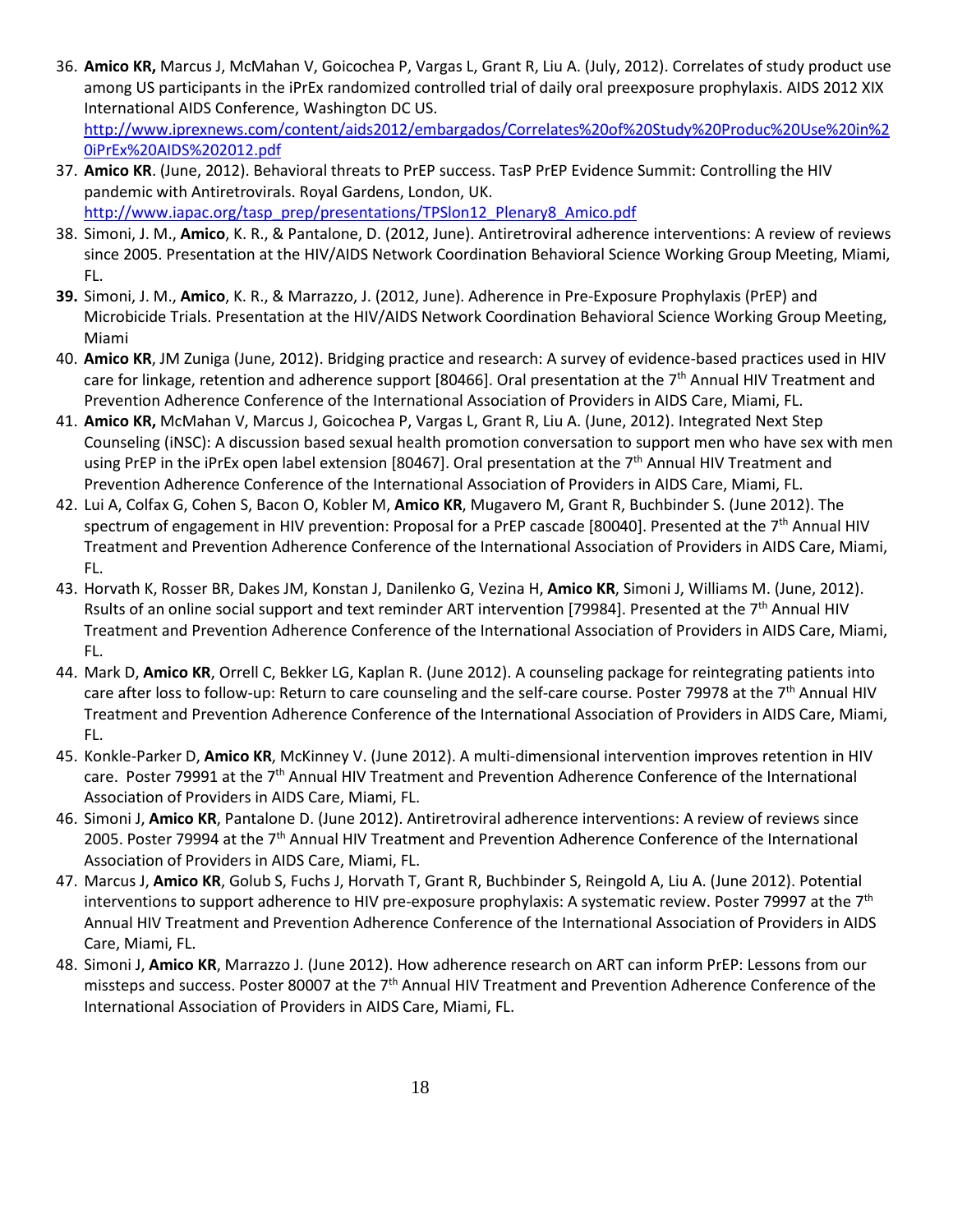- 49. Smith L, **Amico KR**, Shuper P, Christie S, Fisher W, Cornman D, Doshi M, MacDonald S, Pillay, Fisher J. (June 2012). Psychosocial factors influencing early engagement and retention in pre-ART clinical care in KwaZulu-Natal, South Africa. Poster 80045 at the 7<sup>th</sup> Annual HIV Treatment and Prevention Adherence Conference of the International Association of Providers in AIDS Care, Miami, FL.
- 50. Catz S, **Amico KR**, Balderson B, Hogan P, Horberg, Mahoney C, McClure J, Silverberg M, Ralston J. Individually tailoring a health information technology adherence intervention using patient-reported web survey responses. Poster 80067 at the 7<sup>th</sup> Annual HIV Treatment and Prevention Adherence Conference of the International Association of Providers in AIDS Care, Miami, FL.
- 51. **Amico KR.** (October 12, 2011). Biomedical HIV-Prevention Product Use in Blinded and Open Label Trials: Support strategies and future directions. Invited webinar presentation for HIV/AIDS Network Coordination (HANC).
- 52. Amico KR. (May 24, 2011). Adherence in biomedical prevention trials. Presented at the 6<sup>th</sup> Annual HIV Treatment Adherence Conference of the International Association of Providers in AIDS Care, Miami, FL.
- 53. **Amico KR.** (May 24, 2011). Strengthening prevention adherence in NAID and DAIDS Network Trials. Presented at the 6th Annual HIV Treatment Adherence Conference of the International Association of Providers in AIDS Care, Miami, FL.
- 54. **Amico KR**, Anderson PL, Liu A, McMahan V, Buchbinder S, Lama JR, Guanira J, Zheng JH, Montayo O, Casapia M, Brag L, Bishman L, Gidden D, Goicochea P, Vargas L, Grant RM, for the iPrEx study team. (May 23, 2011). Defining and Predicting Detection Rates of Intracellular Emtricitabine-Triphosphate (FTC-TP) and Tenofovir-Diphosphate (TDF-DP) in the iPrEx HIV Pre-Exposure Prophylaxis (PrEP) Trial. Top three abstract submission recipient, presented at the 6<sup>th</sup> Annual HIV Treatment Adherence Conference of the International Association of Providers in AIDS Care, Miami, FL.
- *55.* **Amico KR.** (March 27th, 2011). The VOICE Adherence Strengthening Program (VASP). *Annual Microbicides Trials Network meeting.* Washington DC.
- 56. **Amico** KR, Liu A, McMahan V, Anderson PL, Lama JR, Guanira J, Zheng JH, Goicochea P, Vargas L, Glidden D, Grant RM for the iPrEx investigators. *Adherence Indicators and Pre-exposure Prophylaxis (PrEP) Drug Levels in the iPrEx Study.* Presented at the 18th Conference on Retroviruses and Opportunistic Infections (CROI); February 27th – March 2<sup>nd</sup>, 2011; Boston Massachusetts, USA
- 57. **Amico** KR. *Next Step Counseling: Promoting daily PrEP use in the iPrEx study.* (2010, September). Invited presentation. Microbicide Trials Network. Washington DC, USA.
- 58. **Amico** KR. *Neutral Assessment: A strategy to promote comfort in accurate reporting of PrEP use in the iPrEx study*. (2010, September). Microbicide Trials Network. Washington DC, USA.
- 59. **Amico** KR. HIV School Romania (2010) *Antiretroviral Adherence: The Information Motivation Behavioral Skills model of ART Adherence (IMB).* (2010, September). Baylor Center of Excellence Black Sea Foundation Annual HIV School. Constanta, Romania.
- **60.** Ferris, A.M., K. Lora, R. Aseltine, and R. **Amico**. (2010, June). Effectiveness of an IMB-based intervention for reducing sweetened beverage consumption in pre-school children. Proceeding USDA/NRI annual meeting. Denver, CO. 6/21/2010.
- 61. **Amico** KR. *7 of the 700 things I learned at IAPAC 2010.* (2010, May). Presented at the 5th Annual HIV Treatment Adherence Conference of the International Association of Providers in AIDS Care, May 2010, Miami, FL.
- 62. **Amico** KR, Giordano T, Mugavero M, Safren S, Simoni J, Smith L, Wilson I. (2010, May). *Building Blocks for Interventions: Explanatory and delivery models in ARV adherence and HIV-care utilization.* Workshop presented at the 5<sup>th</sup> International Conference on Treatment Adherence, Miami, FL.
- 63. **Amico** KR, L Smith, J Urso, V Odesina, V Diaz, S Kwon, K Dieckhaus. (2010, May). The situated Information Motivation Behavioral Skills model of Care Initiation and Maintenance. Oral presentation at the 5<sup>th</sup> International Conference on Treatment Adherence, Miami, FL.
- 64. **Amico** KR, L Smith, J Urso, V Odesina, V Diaz, S Kwon, K Dieckhaus. (2010, May). Retention in HIV-Care: Correlates of Gaps in HIV-Care. Poster presentation at the 5<sup>th</sup> International Conference on Treatment Adherence, Miami, FL.
- 65. **Smith, L.R.,** Amico, K. R., Fisher, J. D., \*Diaz, V., \*Hudd, K., \*Lee, G.S., Cunningham, C. O. *Retention and Re-*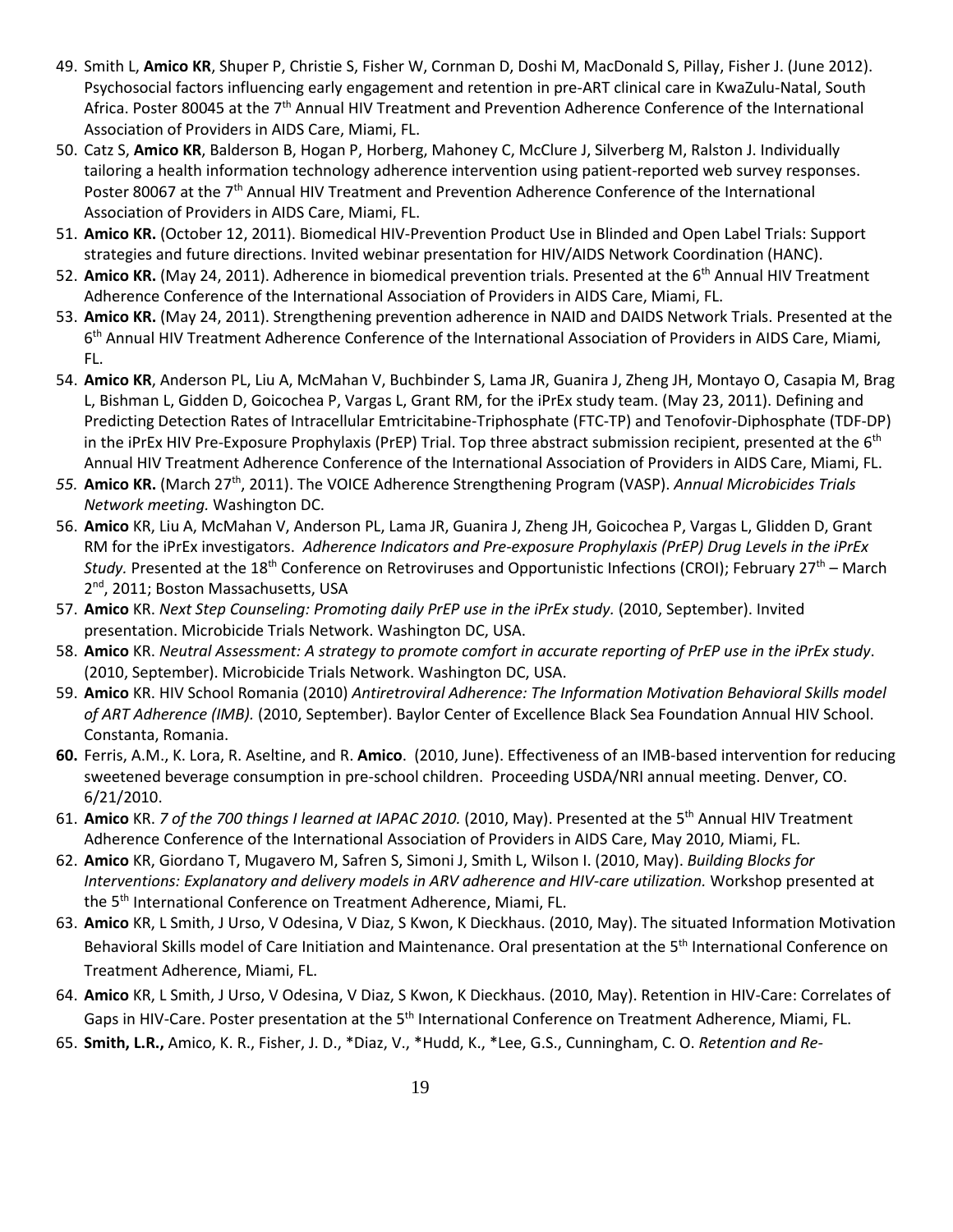*engagement in HIV Clinical Care in an Inner-City Population: A qualitative theory-based approach to understanding core facilitators and barriers to care utilization.* Poster session presented at the 5th International Conference on HIV Treatment Adherence, May 22-25, 2010, Miami Beach, Florida.

- 66. **Amico KR**, McMahan V, Goicochea P, Vargas L, Wolf E, Lama J, Grant R, Liu A. (2010, May). Developing an Innovative Approach to Adherence Counseling and Assessment in a Pre-Exposure Prophylaxis (PrEP) Trial: Next Step Counseling and Neutral Assessment in the iPrEx Study*.* Oral presentation at the 5th International Conference on Treatment Adherence, Miami, FL.
- 67. **Amico**, K.R. (2010, May). *How can we better disseminate and implement efficacious adherence interventions?* Invited moderator at the 5<sup>th</sup> Annual HIV Treatment Adherence Conference of the International Association of Providers in AIDS Care, April 2009, Miami, FL.
- 68. **Amico** KR. (2010). *Adherence Promotion to ARVs and in the context of PrEP trials: Intervening to promote adherence and pill-taking*. Invited presentation at the HIV/AIDS Network Coordination Behavioral Working Group meeting, January 26<sup>th</sup> 2010, San Francisco.
- 69. **Amico** KR. *Next-Step Counseling for PrEP Use: Understanding and Promoting Pill-Taking Behavior in iPrEx.* Presented at the iPrEx Investigator Meeting, November 12<sup>th</sup>-14<sup>th</sup> 2009, San Francisco, CA.
- 70. Norton, W. E., **Amico**, K. R., Fisher, W. A., Cornman, D. H., Shuper, P. A., Trayling, C., Redding, C., Ferrer, R. A., & Fisher, J. D. (2009, September). *Information, motivation, and behavioral skills barriers associated with intentional vs. unintentional ARV non-adherence behavior among HIV-positive patients in clinical care.* Paper presented at the AIDS Impact Conference, Gaborone, Botswana.
- 71. Ferris, A.M., M.P. Pierce, K. Lora, L.S. Goodell, K.R. **Amico**, E. Havens. (2009, June). Effectiveness of an IMB-based intervention for reducing sweetened beverage consumption in pre-school children. Proceeding USDA/NRI annual meeting. Baltimore: MD, 6/12/2009.
- 72. **Amico** KR, Harman JJ, O'Grady M, Johnson B. *Research Synthesis of ART Adherence Interventions: A Synthesis of Published Adherence Intervention Outcomes Research from 1996 to September 2007.* (2009, April). Presented at the 4th Annual HIV Treatment Adherence Conference of the International Association of Providers in AIDS Care, April 2009, Miami, FL.
- 73. **Amico**, K.R. (2009, April). *How can we better disseminate and implement efficacious adherence interventions?* Invited moderator at the 4<sup>th</sup> Annual HIV Treatment Adherence Conference of the International Association of Providers in AIDS Care, April 2009, Miami, FL.
- 74. **Amico**, K.R. (2009, April). *Options for Adherence.* Presented in the Introduction to Motivational Enhancement Techniques for Adherence Counseling Workshop, D Konkle-Parker, C Golin, KR Amico, M Demers, V McKinney, N Brown, K Amola, C Grodensky at the 4<sup>th</sup> Annual HIV Treatment Adherence Conference of the International Association of Providers in AIDS Care, April 2009, Miami, FL.
- 75. **Amico** KR, Simoni J, Wilson I, Malow RM, Devieux J, & Deschamps A. *Monitoring Patient Adherence: Recommendations from and for Practice.* The 4<sup>th</sup> Annual International Conference on HIV Treatment Adherence, International Association of Providers in AIDS Care, April 2009: Miami, FL
- 76. **Amico** KR, Fisher WA, et al. *Impact of an IMB Model Based Adherence Promotion Software Intervention on Adherence Over Time: Outcomes of the LifeWindows Project*. Presentation at the 4th Annual HIV Treatment Adherence Conference of the International Association of Providers in AIDS Care. April 6<sup>th</sup> 2009, Miami, FL.
- 77. **Amico**, K.R. (2009, March). *Engagement in Care for Chronic Medical Conditions- The Case of HIV.* Invited presentation, Wayne State University, Clinical Lecture Series, Detroit, MI.
- 78. **Amico**, K.R. (2008, October). *Adherence in Chronic Medical Conditions: Intervening to promote engagement in care*. Invited presentation, University of Connecticut, Department of Psychology, Clinical Psychology Lecture Series, Storrs, CT.
- 79. **Amico**, K.R. (2008, March). *How can we better disseminate and implement efficacious adherence interventions?* Invited moderator at the NIMH/IAPAC International Conference on HIV Treatment Adherence, Jersey City, NJ.
- 80. **Amico**, K.R. (2008, April 7th). The LifeWindows Antiretroviral Adherence Intervention Software Package: Applications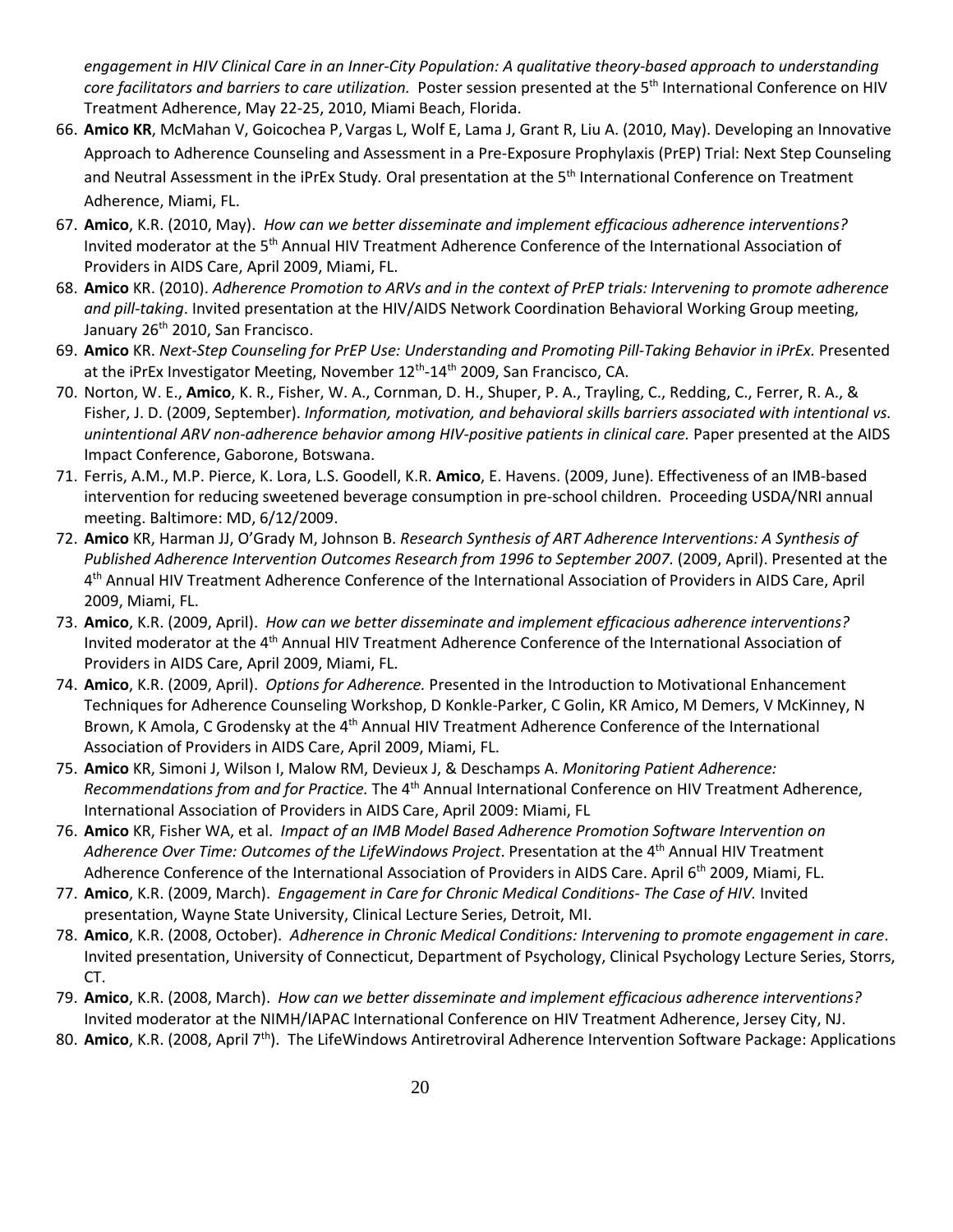for case-managers. Invited presentation to Ohio State AIDS Education and Training Center, Southeastinc. Columbus, Ohio.

- 81. Goodell, L.S., K.R. **Amico**, M.B. Pierce, and A.M. Ferris. **(**2008) An information-motivation-behavioral skills model for child sweetened beverage consumption. FASEB J (Abstract 678)
- 82. Norton, W.E., **Amico**, K.R., Copenhaver, M., Cornman, D.H., Fisher, J.D., Fisher, W.A., Friedland, G., & Kozal, M. (2007, July). *Injection drug use risk behavior and attitudinal correlates in a sample of HIV+ patients in clinical care: Avenues for intervention.* Presented at the International AIDS Impact Conference, Marseille, France.
- 83. Fisher, J. D., **Amico**, K. R., & Shuper, P. A. (2007, March). *Intervention demonstration: A CD-Rom delivered program to improve adherence in HIV-infected clinic patients.* Paper presented at the NIMH/IAPAC International Conference on HIV Treatment Adherence, Jersey City, NJ.
- 84. **Amico**, K. R., Shuper, P. A., Cornman, D. H., Fisher, J. D., Fisher, W. A., Colon, R., Redding, C. G., & Trayling, C. A. (2007, March). *Patterns of use of a computer-delivered adherence intervention: Preliminary results from the LifeWindows Project.* Paper presented at the NIMH/IAPAC International Conference on HIV Treatment Adherence, Jersey City, NJ.
- 85. Shah AD, Kyriakides T, **Amico** KR, Chiarella J, Friedland G, & Kozal MJ. (2006, June). *Cumulative Prevalence of HIV Drug Resistance in HIV+ Patients in Clinical Care*. 15th International HIV drug resistance workshop. June 13-17. Sitges, Spain.
- 86. Konkle-Parker, D.J., **Amico, K.R.**, Barta, W., Cornman, D.H., Fisher, W.A., Norton, W., & Trayling, C. (2006, May). *ARV Adherence Needs in a Deep South Clinic Population.* Poster presented at the International Association of Physicians in AIDS Care, Chicago, IL.
- 87. William D. Barta WD, **Amico** KR, Konkle-Parker D, Fisher WA, Fisher JD, & Shuper S. (2006, March). *Development and validation of an assessment of antiretroviral adherence information, motivation, and behavioral skills.* Society of Behavioral Medicine 27th Annual Meeting & Scientific Sessions, San Francisco, CA
- 88. Shuper, P.A., Fisher, J.D., Cornman, D.H., **Amico**, K.R, Fisher, W.A., Barta, W., Ferrer, B., Little, J., Norton, W., Redding, C.G., Trayling, C.A. (2006, March). *Changing ART Adherence using Theory-Based, Computer-Delivered Interventions.* Conference presentation, National Institute of Mental Health/IAPAC International Conference on HIV Treatment Adherence, Jersey City, NJ.
- 89. Kozal, M. J., **Amico**, K. R., Kyriakides, T., Chiarella, J., Schreibman, T., Fisher, J., Fisher, W., Cornman, D., & Friedland, G. (2004, February). *Continuing high risk sexual behavior and increasing antiretroviral resistance among HIV+*  patients in care helps explain the rising prevalence of resistance among new HIV infections. 11<sup>th</sup> Annual Conference on Retroviruses and Opportunistic Infections. San Francisco, CA
- 90. Kozal, M. J., **Amico**, K. R., Chiarella, J., Schreibman, T., Fisher, J. D., Fisher, W. A., Cornman, D., & Friedland, G. (2003, June). *Patients with Antiretroviral Resistant HIV Infections Engaging in High Risk Transmission Behavior*. Paper presented at the XII International HIV Drug Resistance Workshop, Cabo del Sol, Los Cabos, Mexico.
- 91. Fisher, J.D., Fisher, W.A., **Amico**, K.R., & Harman, J.J. (2003, August) *A model for conceptualizing adherence behavior*. Presentation at the South African AIDS Conference at the ICC, Durban, South Africa.
- 92. Kozal, M., **Amico**, K. R., Chiarella, J., Fisher, J., Cornman, D., Fisher, W. A., et al. (2002, July). *Prevalence of antiretroviral resistance in patients in clinical care reporting high risk HIV transmission behavior.* Poster presented at the XIV International AIDS Conference, Barcelona, Spain.
- 93. Cornman, D. H., **Amico**, K. R., Fisher, J. D., Fisher, W., A., & Friedland, G. H. (2002, July) *The Options Project: A healthcare provider-initiated risk reduction intervention for HIV-infected individuals in clinical care.* Poster presented at the XIV International AIDS Conference, Barcelona, Spain.
- 94. Fisher, J. D., Fisher, W. A., & **Amico**, K. R. (2001, July). *An Information-Motivation-Behavioral Skills Model of adherence to highly active antiretroviral therapy.* Paper presented at AIDS Impact: Biopsychosocial Aspects of HIV Infection 5<sup>th</sup> International Conference, Brighton, UK.
- 95. Friedland, G. H., Fisher, J. D., Fisher, W. A., **Amico**, K. R., & Cornman, D. (2001, July). *Frequency, patterns and*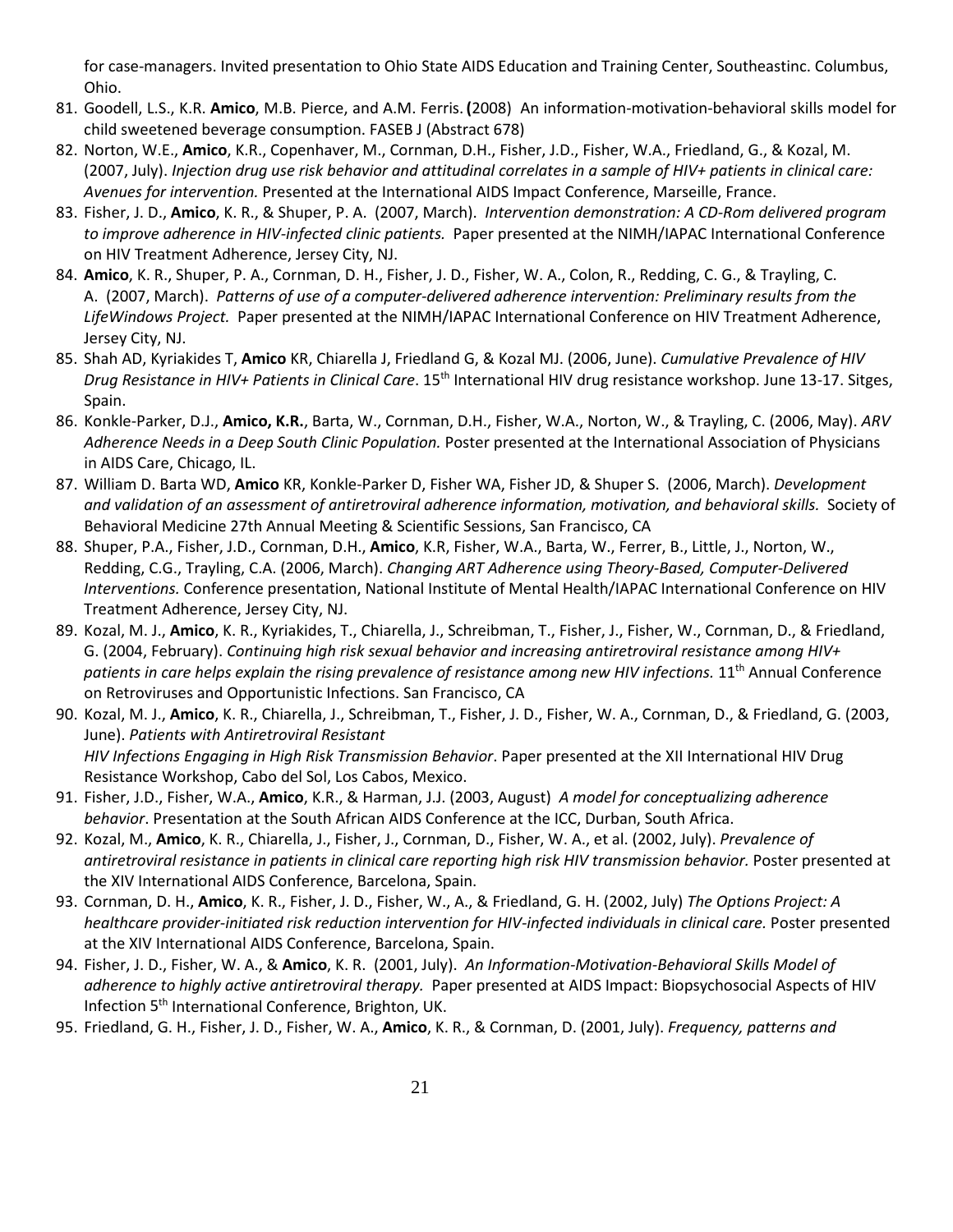*correlates of HIV transmission risk behaviors among HIV seropositive patients in clinical care.* Presented at the 1<sup>st</sup> IAS Conference on HIV Pathogenesis and Treatment, Buenos Aires, Argentina.

- 96. **Amico**, K. R., Cornman, D. H., Fisher, J. D., Fisher, W. A., & Friedland, G. (2001, July*). Risk behaviors, adherence, stages of change, and well-being in HIV positive patients in clinical care.* Paper to presented at AIDS Impact: Biopsychosocial Aspects of HIV Infection 5<sup>th</sup> International Conference, Brighton, UK.
- 97. Fisher, W. A., Fisher, J. D., Friedland, G., Cornman, D., & **Amico**, K. R. (2001, August). *The Options Project: A Physician-Delivered Intervention for HIV+ Individuals in Clinical Care Settings.* Paper presented at the 2001 National HIV Prevention Conference, Atlanta, Georgia
- 98. **Amico**, K. R., Cornman, D., Fisher, J. D., Fisher, W. A., & Friedland, G. (2001, August). *The Options Project: Computerdelivered assessment of risk behavior in HIV positive patients in clinical care.* Paper and poster presented at the 2001 National HIV Prevention Conference, Atlanta, Georgia.
- 99. Friedland, G., Fisher, J. D., Fisher, W. A., Cornman, D. & **Amico**, K. R.. (2001, August). *The Options Project: Frequency, Patterns and Correlates of HIV Transmission Risk Behaviors Among HIV Seropositive Patients In Clinical Care*. Poster presented at the 2001 National HIV Prevention Conference, Atlanta, Georgia.
- 100. Fromme, K., Ruela, A., Delvacchio, J., & **Rivet**, K. (1991, June). *Drinking habits and other risky behaviors*. Paper presented at the annual meeting of the Research Society on Alcoholism, Marco Island, Florida.
- 101. Fromme, K., **Rivet**, K., & Kernander, M. (1991, November). *Risk appraisal, risk taking, and alcohol use*. Paper presented at the 25th annual meeting of the Association for Advancement of Behavior Therapy, New York, New York.

# **WORKSHOPS/TRAININGS PROVIDED**

- 1. *AEGIS: PrEP Counseling for Women. Integrated Next Step Counseling and Targeted iNSC –* CHRP PATH Project. Los Angeles CA, USA.
- 2. *Integrated Next Step Counseling and Targeted iNSC –* CHRP PATH Project (2013 November). Los Angeles CA, USA.
- 3. *HPTN069 Wisepill Advised Adherence Counseling.* Webinar (October 15th and 18th, 2013).
- 4. *iEngage Intervention Workshop- Engaging HIV-care initiators using MI and advanced counseling strategies.* iEngage Project. University of Alabama (2013, May). Birmingham, Alabama, USA.
- 5. *Integrated Next Step Counseling –* CHRP CRUSH Project (2013 March). Oakland CA, USA.
- 6. *Integrated Next Step Counseling –* CHRP PATH Project (2013 March). Los Angeles CA, USA.
- 7. *Peer Support for Linkage and Retention in HIV-care: CHINA MP3 HOME Intervention.* (2013 Feb). Beijing, China.
- 8. *Next Step Counseling and Neutral Assessment -* ADAPT Study: HPTN067. (2013). Harlem NY, USA.
- 9. *Train the Trainers. Integrated Next Step Counseling (iNSC).* ATN110/113. (September 2012). Chicago IL, US.
- 10. *Brief Adherence Support Discussions.* Next PrEP- HPTN069. Web training. (2012, September-November).
- 11. *Next Step Counseling and Neutral Assessment –* ADAPT Study booster: HPTN067. (2012, May). Bangkok, Thailand.
- 12. *Integrated Next Step Counseling –* ATN (103/113). (2012, April). Bethesda, Maryland.
- 13. *Next Step Counseling and Neutral Assessment –* ADAPT Study: HPTN067. (2011, September). Bangkok, Thailand.
- 14. *Next Step Counseling in FACTS -* FACTS Trial. (2011, August 3-5). Johannesburg, SA.
- 15. *Next Step Counseling and Neutral Assessment -* ADAPT Study: HPTN067. (2011, June). Cape Town, South Africa.
- 16. *Voice Adherence Strengthening Program-* VOICE Trial. (2011, April). Johannesburg, SA.
- 17. *Voice Adherence Strengthening Program-* VOICE Trial. (2011, April). Durban, SA.
- 18. *Voice Adherence Strengthening Program-* VOICE Trial. (2011, April). Kampala, Uganda.
- 19. *Voice Adherence Strengthening Program-* VOICE Trial. (2011, April). Harare, Zimbabwe.
- 20. *Integrated Next Step Counseling and Neutral Assessment-* iPrEx trial. (2011, May). Guayaquil, Ecuador.
- 21. *Integrated Next Step Counseling and Neutral Assessment* iPrEx Trial*.* (2011, March). Cape Town, SA.
- 22. *Integrated Next Step Counseling and Neutral Assessment* iPrEx Trial*.* (2011, February). Boston, US.
- 23. *Next Step Counseling and Neutral Assessment -* iPrEx Trial. (2010, January). San Francisco, US 2009.
- 24. *Next Step Counseling and Neutral Assessment for ARV adherence.* (2010, July). Romania, 2010.